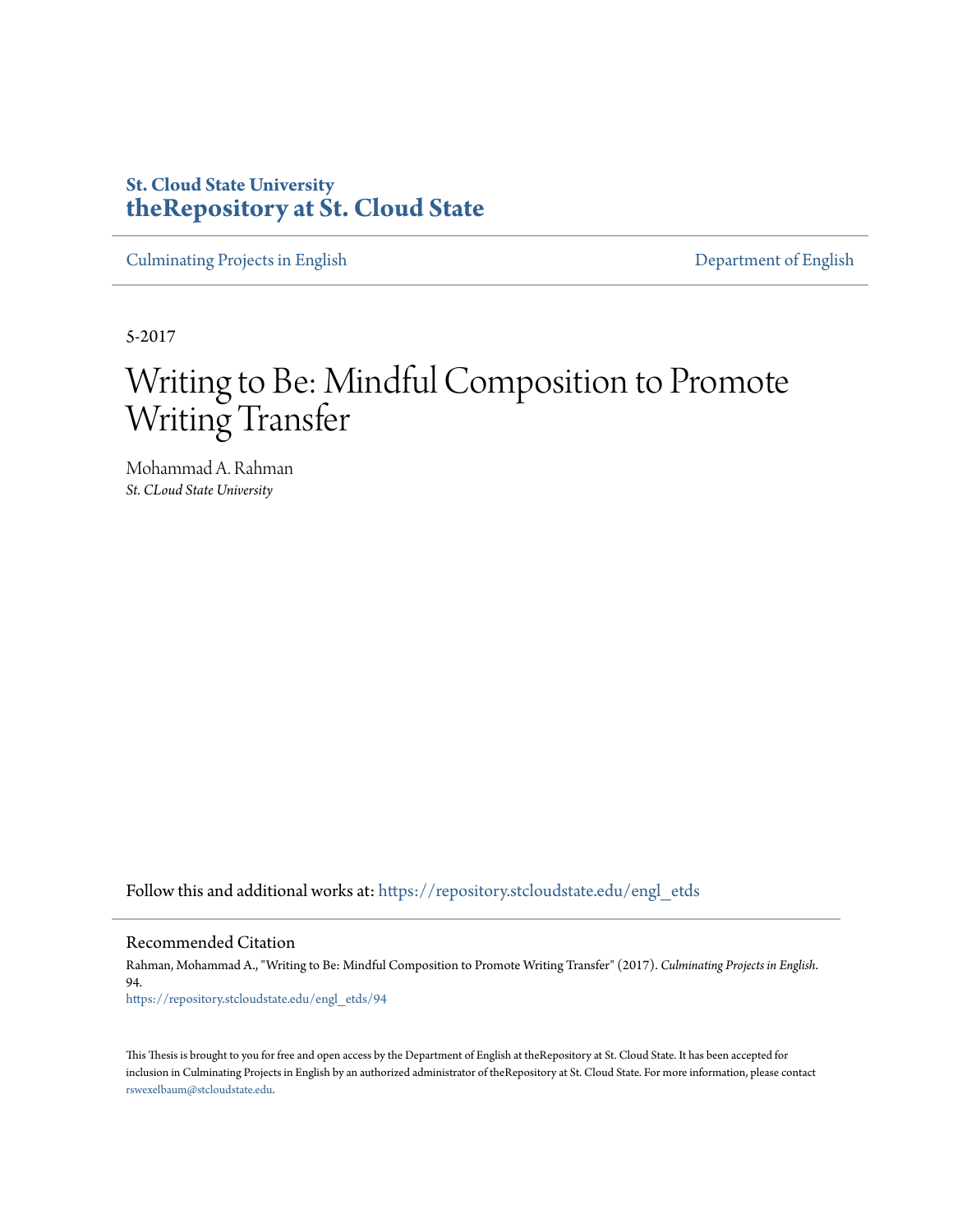## **Writing to** *Be***: Mindful Composition to Promote Writing Transfer**

by

Mohammad Anisur Rahman

A Thesis

Submitted to the Graduate Faculty

of

St. Cloud State University

in Partial Fulfillment of the Requirements

for the Degree

Master of Arts

St. Cloud, Minnesota

May, 2017

Thesis Committee: James R. Heiman, Chairperson Rex Veeder Michael Schwartz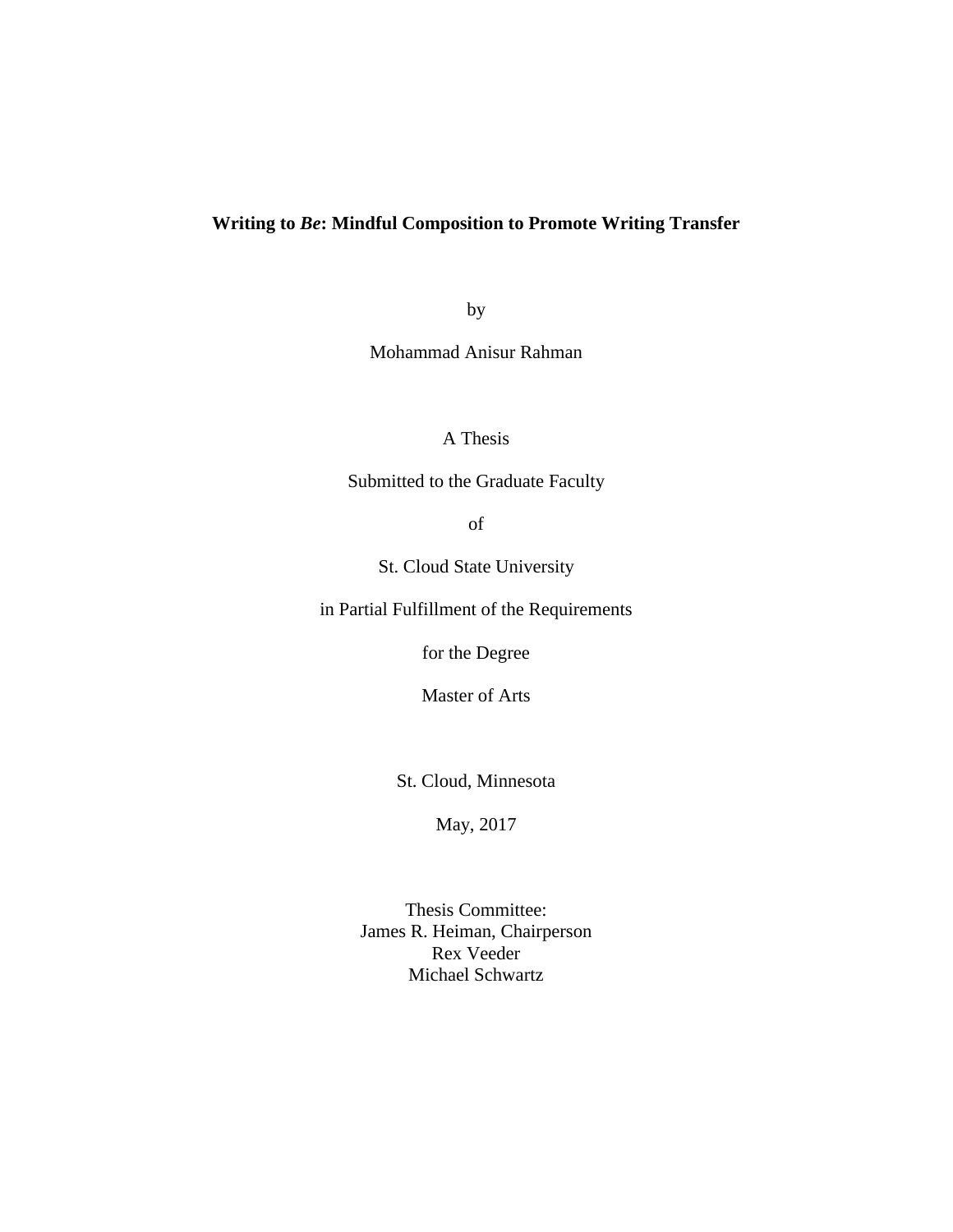## **Abstract**

This culminating project investigates the effects of keeping mindfulness journals in connection with being-centric awareness in composition to promote understanding transfer. Through analysis of journal logs using Burke's terministic screen theory and exploratory research methodology, the study concludes that writing can be a potential mindfulness practice when coupled with freewriting and meditation. It elucidates that freewriting when done as a part of meditative practice has the effect of lessening the worries and tensions that continually surface in the mind. The study also underlines the significance of critical thinking even in terms of taking a break from thinking.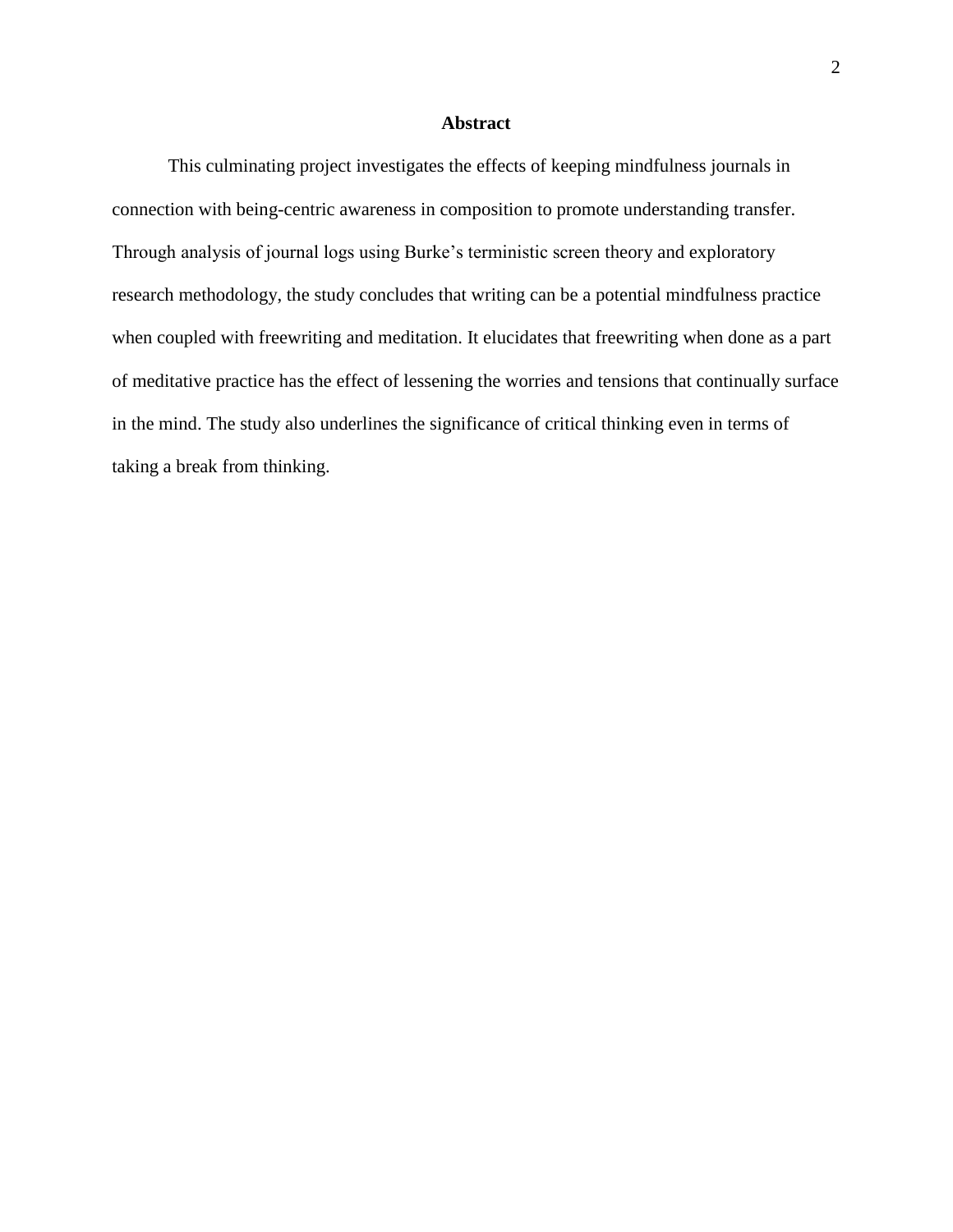## **Acknowledgements**

I would like to take this opportunity to give very special thanks to three individuals: to Avik, for being the brother I never had; to Casey, for always being there even when we were worlds apart, literally; and last but not the least, to Corey, for always cheering me up.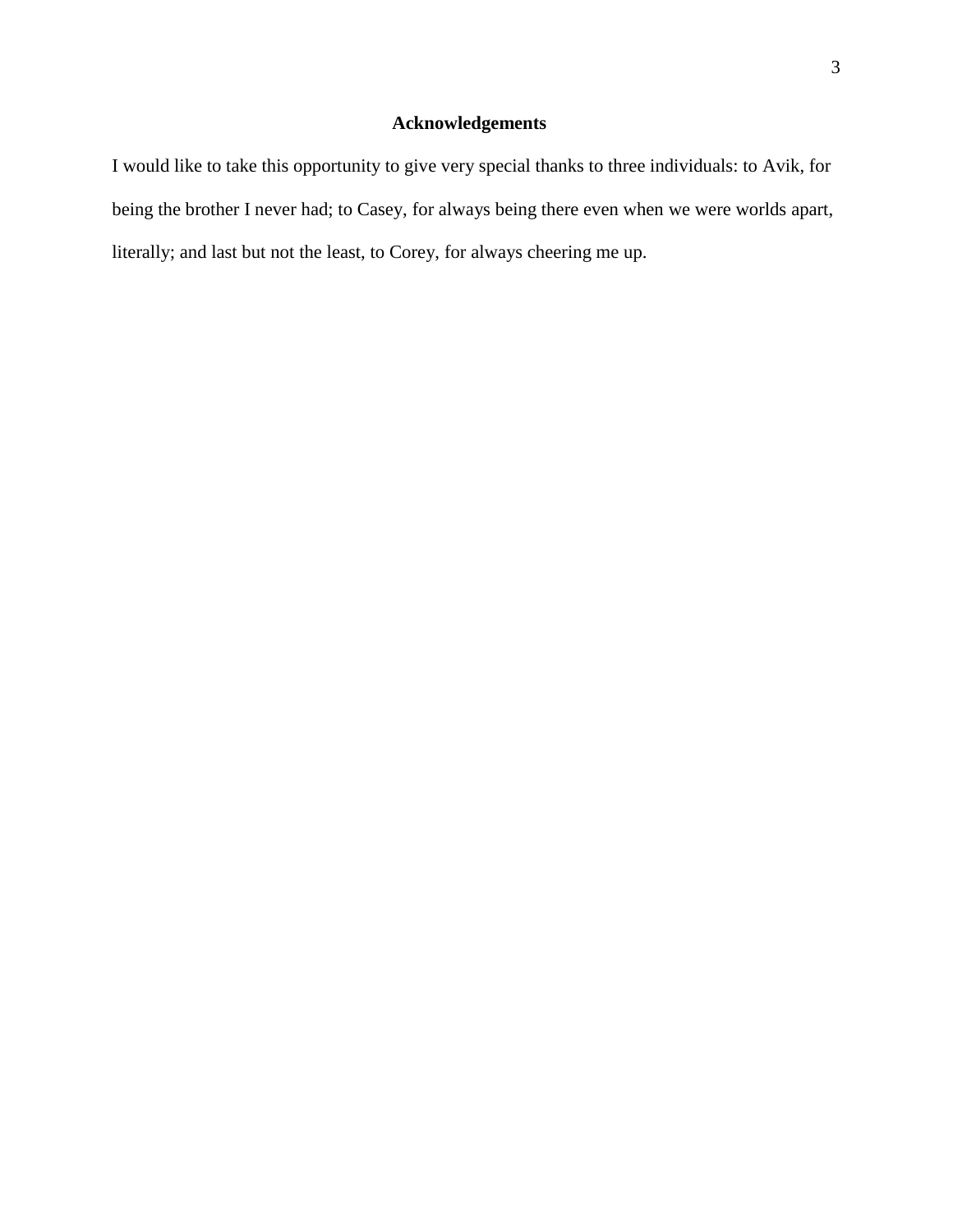# **Table of Contents**

| Chapter                                                                                            | Page |
|----------------------------------------------------------------------------------------------------|------|
| Chapter 1: What Comes to Mind: Our Sleeping Self Awakens Our Inner Writer5                         |      |
| Chapter 2: Don't Mind the Mess: The Journey from <i>Motion</i> to <i>Act</i> through Composition10 |      |
|                                                                                                    |      |
|                                                                                                    |      |
| Chapter 5: End is <i>not</i> the End: Meditative Writing as a Recurring Process37                  |      |
|                                                                                                    |      |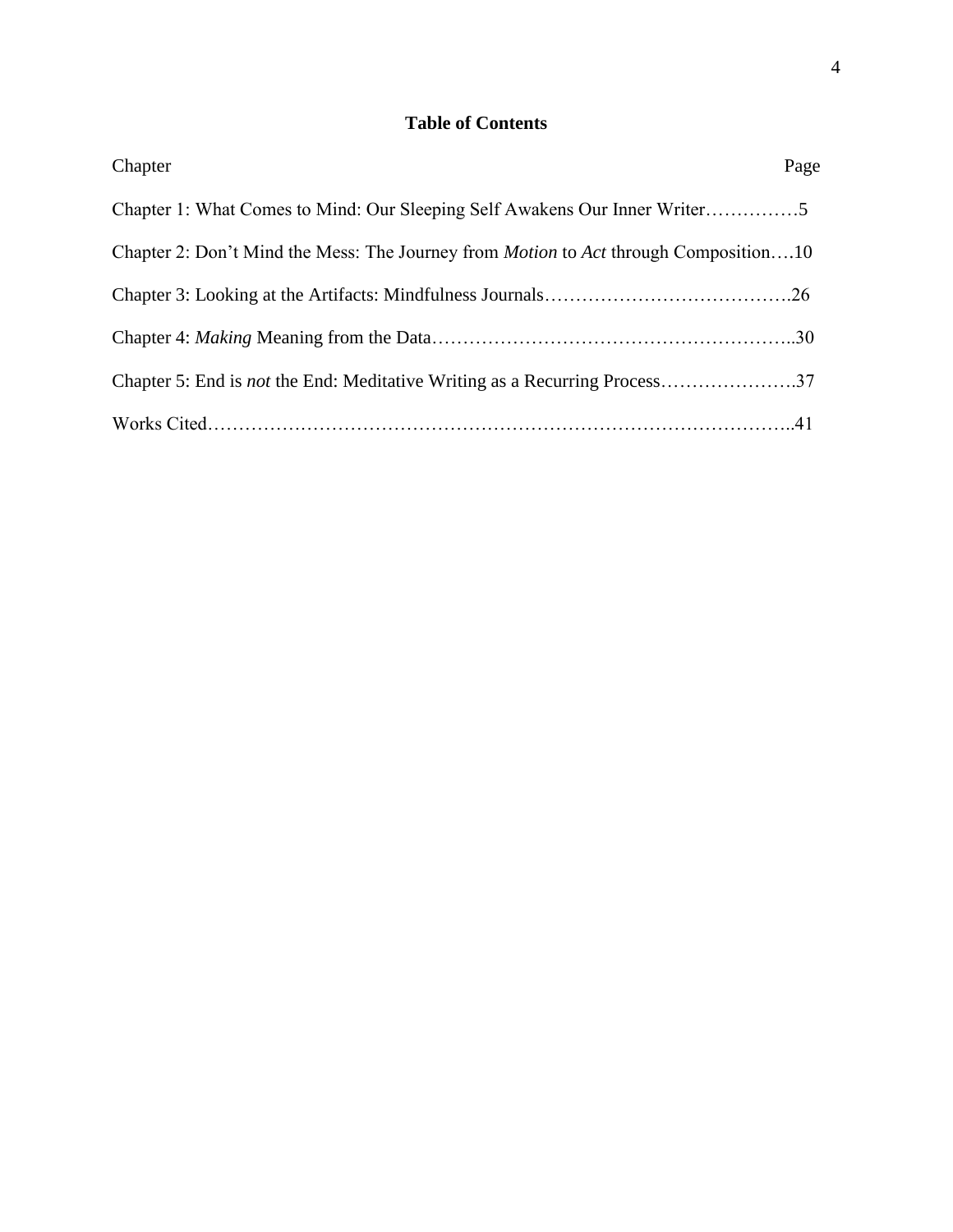#### **Chapter 1**

### **What Comes to Mind: Our Sleeping Self Awakens Our Inner Writer**

My thesis investigates the practice of keeping a mindfulness journal to investigate the influence of writing transfer in composition practices.

Mindfulness is a phenomenon that has always intrigued me ever since I started learning English as a second language in a country where English is only part of school curricula. However, for my especial penchant to this language, I was always "mindful" of English when I studied it as for academic success and also while watching English movies or cartoon when I was in high school. To me, mindfulness to me was just paying attention to the language. I remember I used to encourage my students in Bangladesh to be mindful about English. In hindsight, I more or less warned them about the dangers of lack of mindfulness. Back in those days, I was not quite aware about the awareness aspect of mindfulness. In other words, I was not quite mindful about the mindfulness phenomenon in its full spectrum. However, my interest in this phenomena doubled when I saw the same trend (lack of mindfulness) in first-year writing students (as well as some graduate students) in the USA. Just like my Bangladeshi learners/students of English, the first-year writers here, native or non-native speakers of English seem to engage in a writing *process* that appears instinctual and unconscious—an automatic *motion* in which writing "just happens." Professor Heiman has referred to this seemingly mindless way of writing as "going" back to eighth grade," harkening the time when they first learned how to write in a way accepted by the educational system.

What complicates the problem in both cases where it is the first-year writers in the US or second language learners in Bangladesh is their attitude towards English. By showing an attitude that they do not really need to write or learn English, they actually manifest the lack of exigence.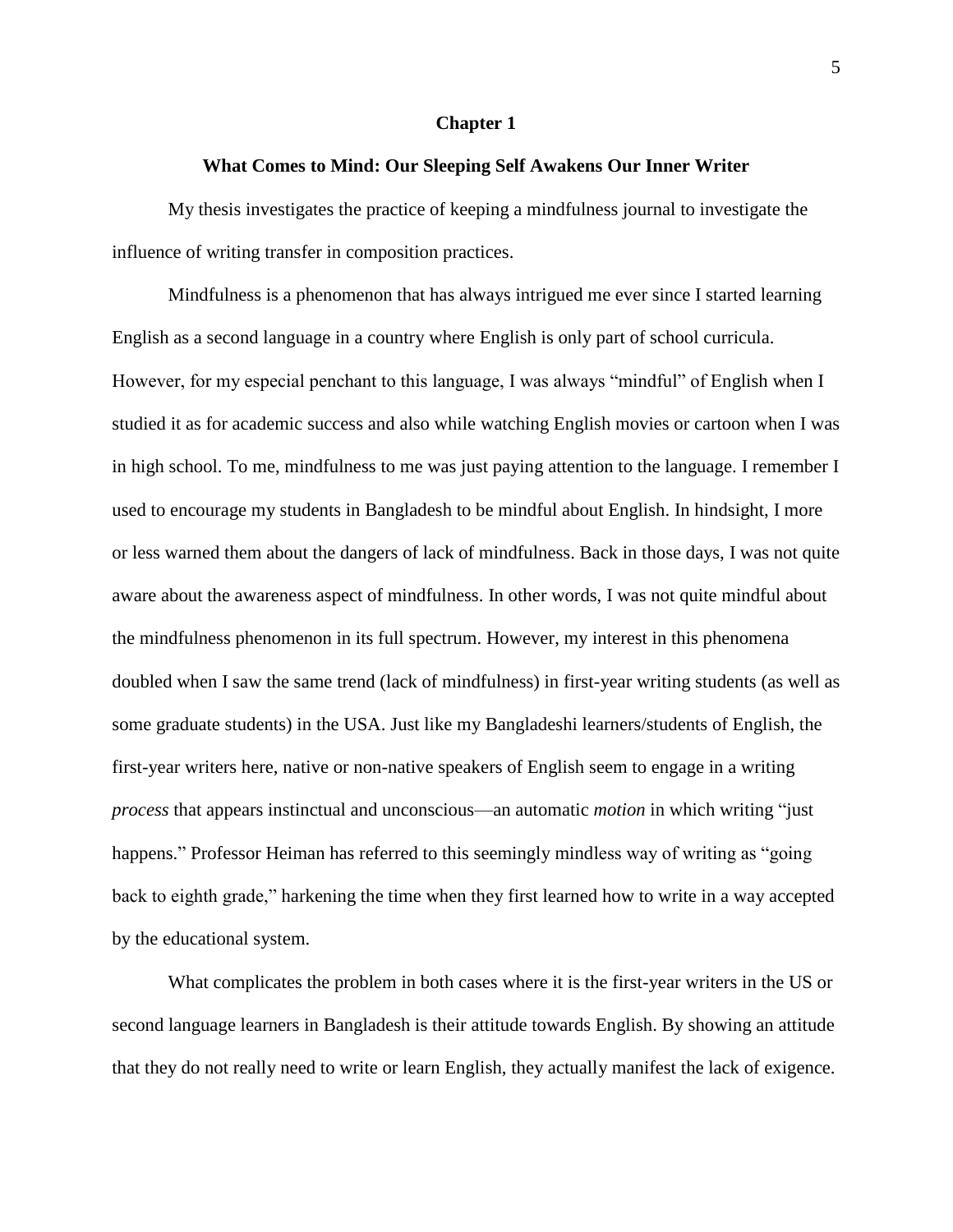Many of these learners/ writers they have already learned what they need to—an attitude that limits their ability to be aware of their role as mindful learners/writers.

An article from *The Chronicle of Higher Education* titled "Students Come to College Thinking They've Mastered Writing" (an informal study conducted by faculty through CCCC, TWTYC, and CWPA with 2200 students) reinforces this idea: "Eighty percent of faculty members said 'some,' 'most,' or 'all' of their students described feeling well prepared for writing in college" (Berrett). Despite successful attempts to motivate students to read college-level writing textbooks, arrange lessons on learning elements and methods of expository and argumentative writing, and require students to evaluate their peers' work using these new writing tools, many students appear to make minimal, surface-level alterations to their long-standing writing process (if they make any changes at all).

Borrowing a phrase used by David Foster Wallace in his 2005 Kenyon College commencement address (which, not by accident, is a text we read and listen to in ENGL 191), students' attitude regarding "how to write" or "how to learn English" may be described as a *natural default setting*. Though perhaps not "natural" in the same way as one's genetics, the writing process is *normalized* and taken for granted as finished, complete, achieved. Consequently, students do not actively *act*, as Burke may say, but passively *move*—they are critical of neither what they write about nor how they write about it.

CWPA have provided composition directors and teachers with a concrete understanding of the "rhetorical and twenty-first century skills" that our students need from FYC in its "Framework for Success in Postsecondary Writing." These skills—curiosity, openness, engagement, creativity, persistence, responsibility, flexibility, and metacognition—are characterized as *habits of mind* that inform future success. The eight habits of mind are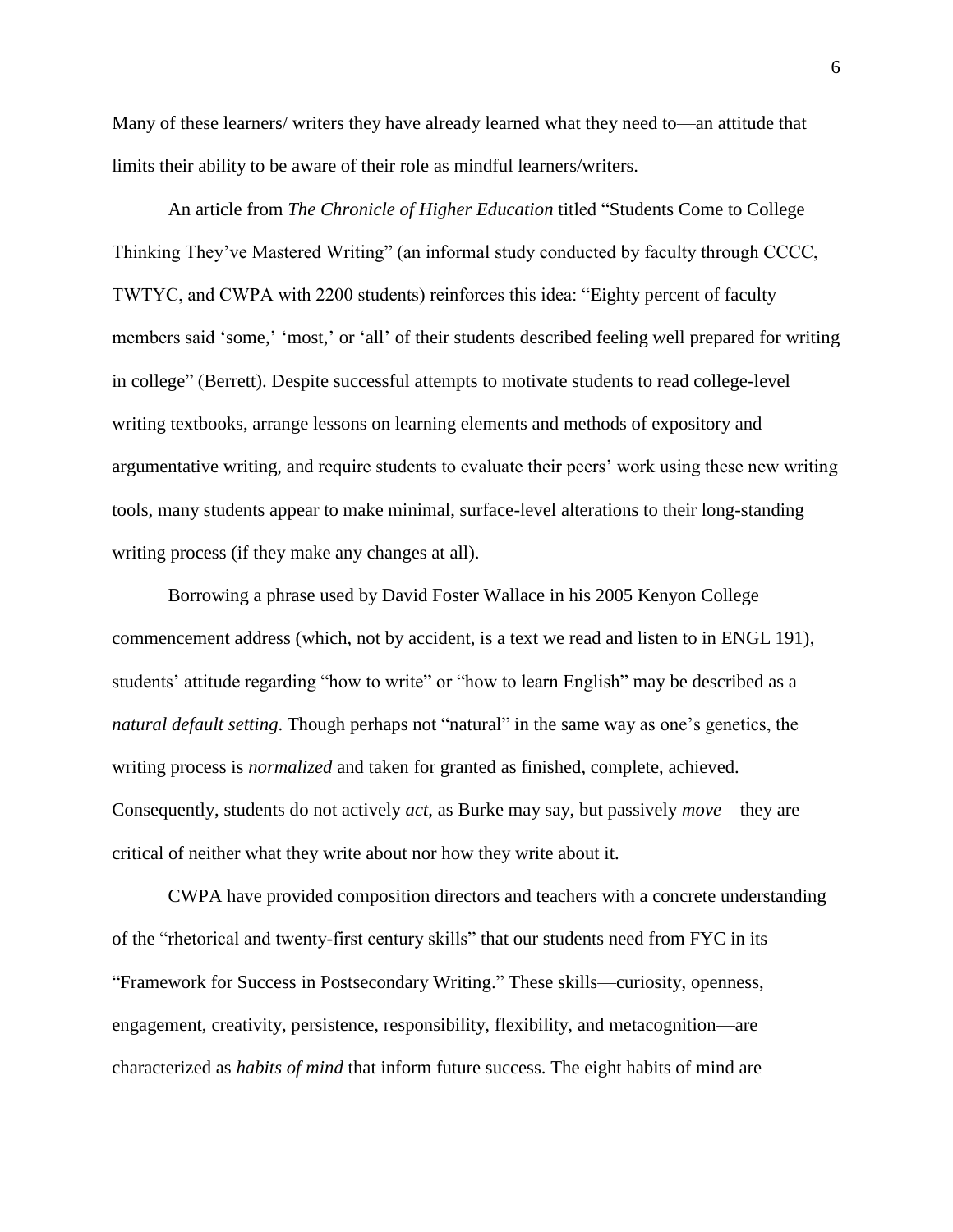essentially ways of being that improve students' performance in other courses, enhance efforts in the workplace, enrich experiences within their personal and social communities. Collectively, these eight habits of mind translate as a singular expression of mindfulness, aspects that go beyond a self-centered, self-interested focus, inspiring growth by altering one's perception to see more of the world that surrounds them. Mindfulness, then, shifts away from a singular vision toward one that is multiple, peripheral, and transcendent in dimensions.

To better achieve a mindful state of being in the FYC classroom, I explore in my research project how the use of journaling—in this case described as a mindfulness journal—may instill in students' awareness of the limitations of their writing practices and thought processes contrasted with the value of what is taught in FYC to address those limitations as well as an invitation to meaningfully engage in the act of composition with an understanding of writing transfer.

Drawing from rhetorical perspectives on mindfulness practices in Buddhism, composition studies, psychology and Burke's concept of terministic screens theory and exploratory research, my culminating project is built to answer two primary research questions. First, how can journaling be done as a meditative practice? Second, how might this practice (of journaling) impact the ways (a) students practice/experience mindfulness and (b) apply their writing transfers as a result of such practices?

Accordingly, in the thesis, I explain the initial motivation behind my research topic; explore the current mindfulness practices in composition studies and theories in psychology; analyze how mindfulness journal logs may rhetorically operate as a mindfulness-practicing tool; and describe how such practice deepen understanding of writing transfer.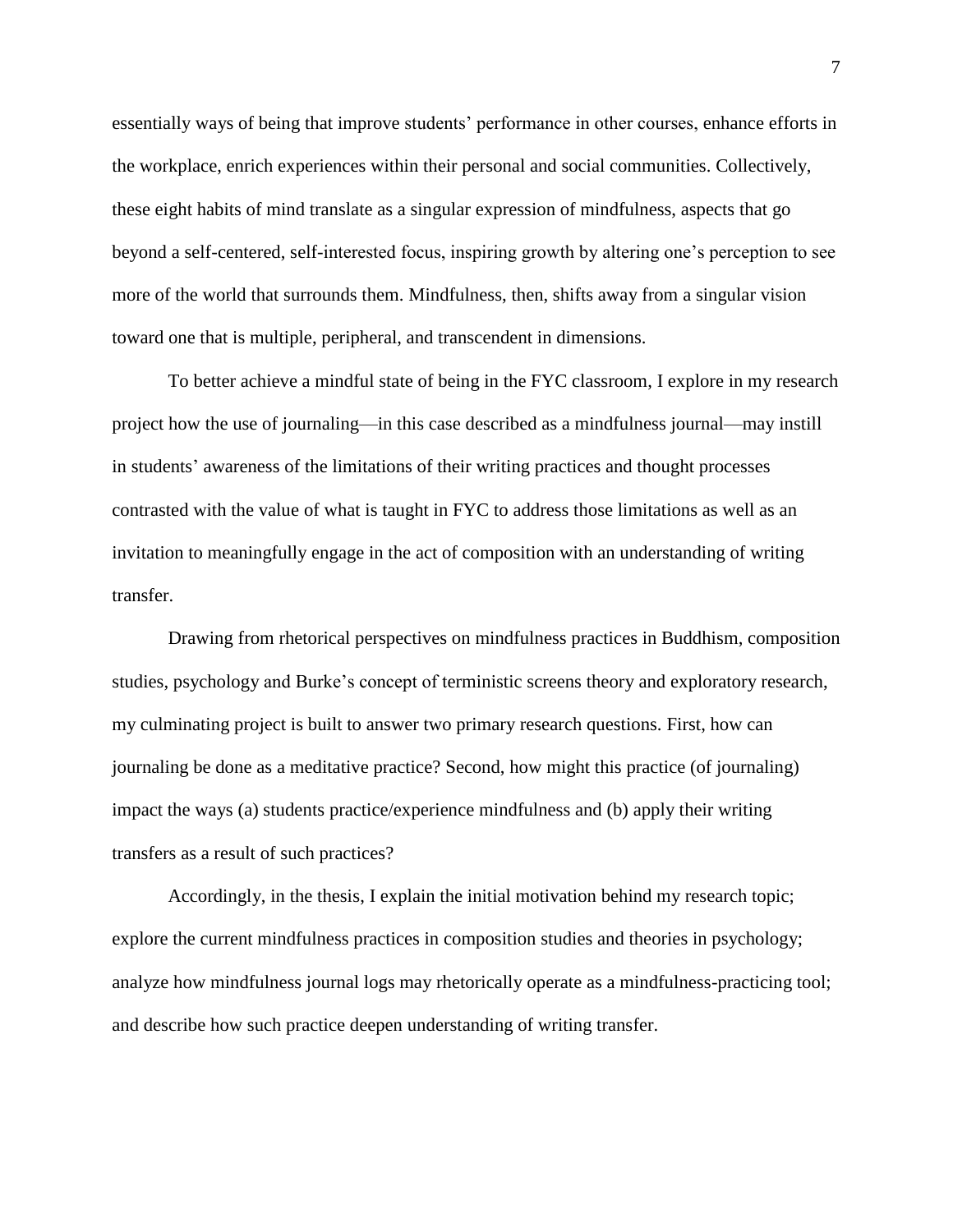Besides generating some helpful insights regarding my research questions, this culminating project, and more importantly the process of it has deepened my own understanding about mindfulness and how it relates to writing. What I have found to be true from this study in relation to my research questions and my original hypothesis are writing (in the form of mindfulness journaling) can be an awareness-inducing activity when coupled with a proper journaling procedure. Also, I have come to realize the distinction between mindfulness and awareness. I see that one can be aware without understanding that he is not actually aware—a type of awareness, manifested in my initial journal design. Metaphorically speaking it is like looking at the picture for a while and understanding later that we were actually looking at the frame the whole time.

Mindfulness, more than anything else, is observation, at least in the context (writing) that I have looked at it. Lack of mindfulness can be referred to as "motion" as Burke would put it manifested in my initial journal design. I was going with the motion (while designing journal procedure) thinking that I was doing the right thing as originally planned. Motion manifested in the design in the shape of, kind of an automaticity—journaling means writing responses to the three journal specific questions (Where am I right now?, What is going on in my mind?, Am I attentive to the present?). Also, the familiar design of journaling (just writing responses to questions) probably gave me some sense of satisfaction and complacency. However, "act" induced by critically observing my journals and the procedure (or lack thereof, at that stage) changed my perspective to what I was doing. After careful observation (also, with some very insightful advice from my project supervisor) I altered the method of journaling and produced different, so to say, the intended effects—raising some awareness regarding writing.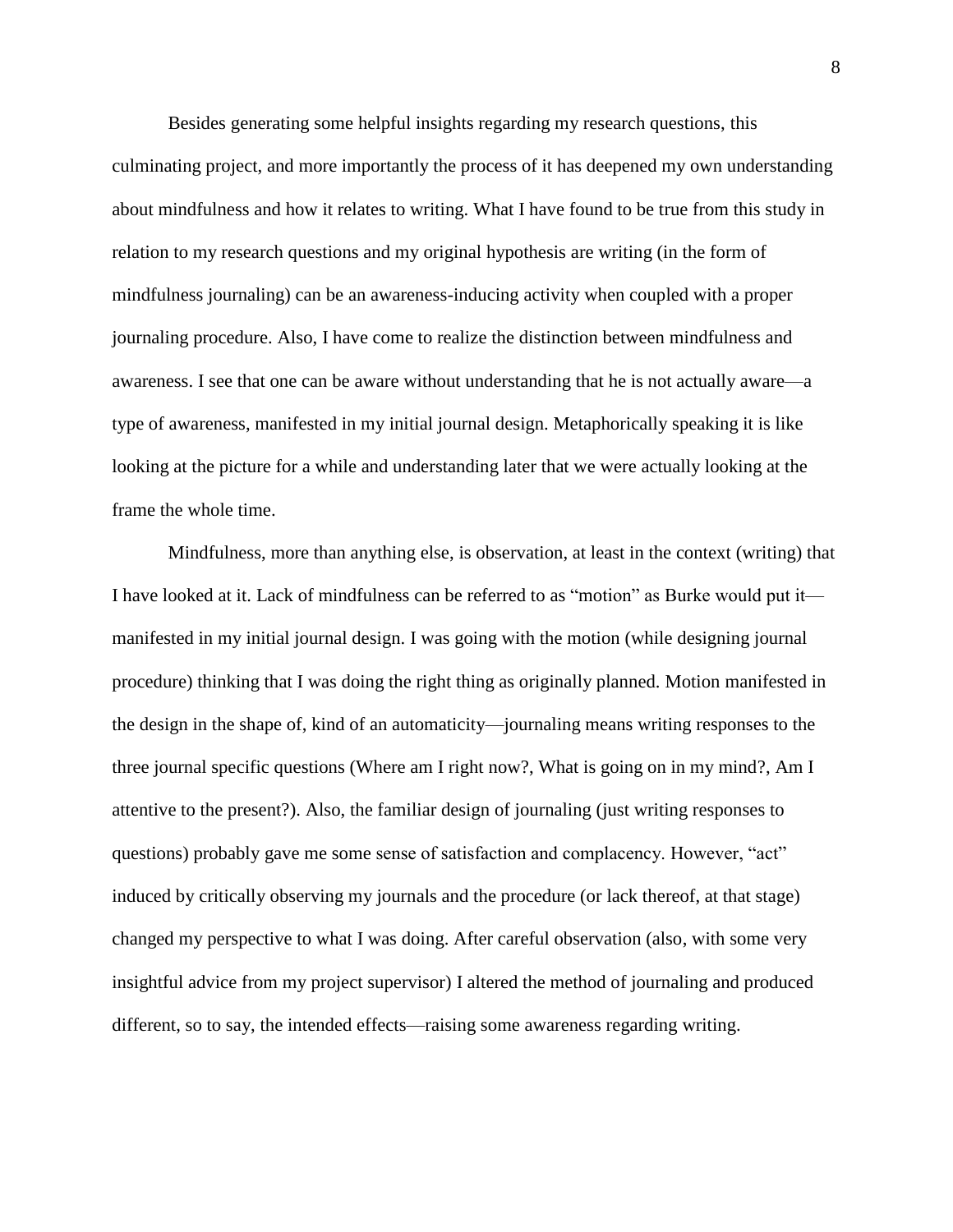The takeaway from this study is that mindfulness does not arrive through sheer willpower. In other words, one cannot "be" mindful just because he wants to be—that rather is kind of mind-fool-ness! Mindfulness is rather a way of being—long, tedious and sometimes discomforting and to some extent, certainly disorienting and last but not the least, continuous process of *becoming*. I learned that writing can help induce mindfulness when one reflects on his writing. In other words, when somebody observes what he writes—he is being mindful of it—or at least, engaging in a meditative practice. Also, when writing (journaling in this case) is coupled with a meditative activity, which may be a traditional sense of meditation, silent sitting, or some other non-Western form of being still; from an academic sense, it helps to take a break from thoughts and also help test out the being-centric awareness. In the next few chapters, I relate how I arrived at these understandings by way of developing mindful writing practices.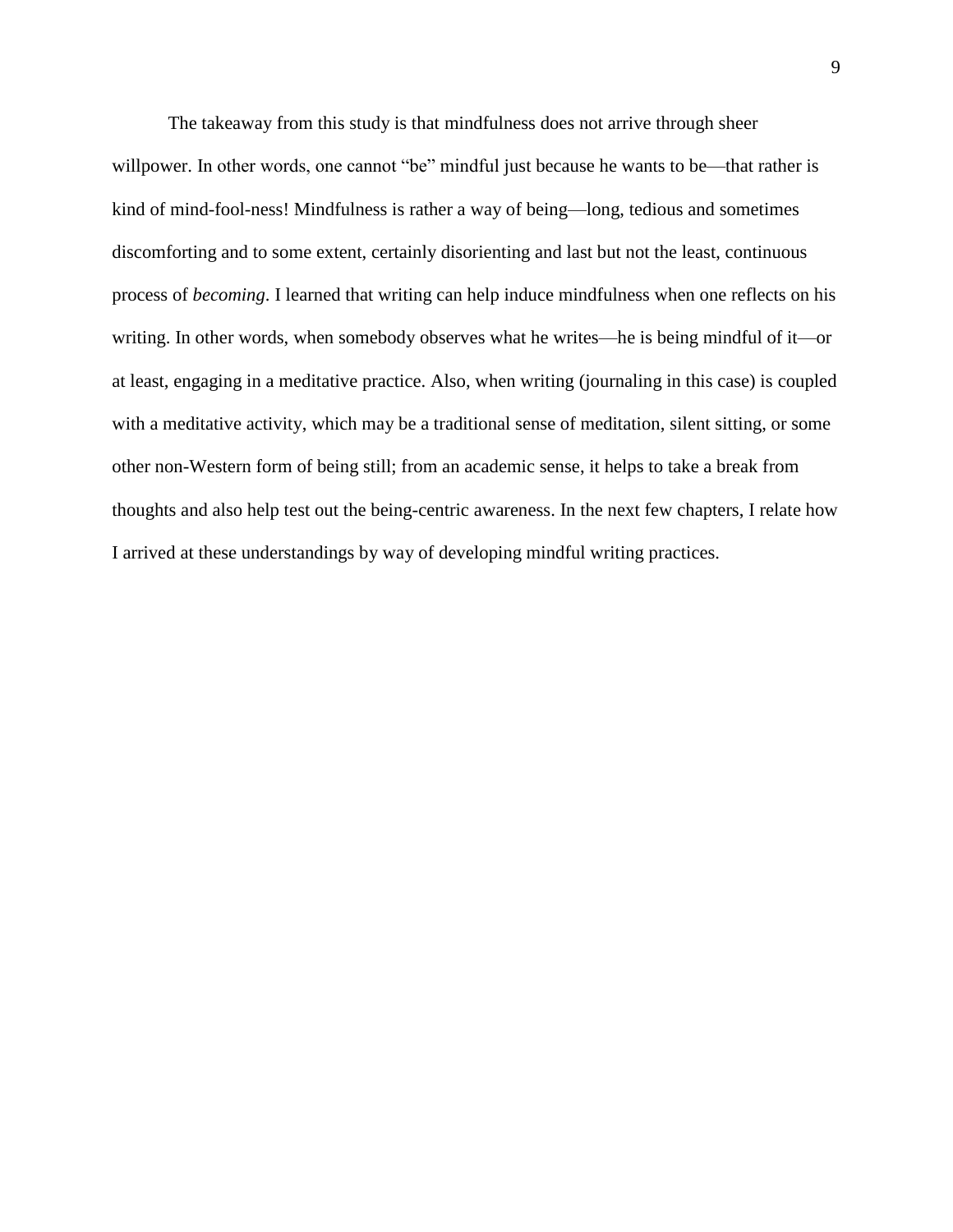#### **Chapter 2**

### **The Journey from** *Motion* **to** *Act* **through Composition**

Research on the conceptualization of mindfulness phenomenon helps me internalize that mindfulness is not primarily about thinking but about awareness of the self—the very *being*. As someone who has been interested in the mindfulness phenomenon from my background in learning a second language, I used to think mindfulness is all about paying attention to the thoughts going on in the mind. However, what lies at the heart of *mindfulness* conceptualization are two major characteristics that both the fields share: *awareness* of *self* and the subsequent *regulation* of attention triggering/leading to action. Buddhist scholarship, for example, looks at mindfulness as a clear *awareness* of one's inner and outer worlds: thoughts, surroundings as they exist at any given moment and how this awareness regulates attention and the following actions. Even though as a language learner I used to note how my thoughts in Bengali (my first language) got translated to English, I did not quite become a mindful person as a result of noticing those thoughts. I think the reason why my habit of thinking about thinking did not transform me quite as a mindful person is because my focus was always on the thinking part instead of the awareness of my*self/being*. And once I became proficient in the target language (English), it became automatic and I did not have to notice it/pay attention to it anymore. Also, while learning English just as a part of school curriculum, I did not start paying attention to English from the very beginning. My English studies rather started quite inattentively and un-aware.

"The cow is a gentle animal. It has four legs. It gives us milk. It lives on grass…" –these are few sentences from an essay (The Cow) I had to memorize during my early school years for English tests. Some other essay titles were The Horse, Journey by Boat, A Tea Stall and such. The essay topics for middle and high school English during the late 90s or early 2000s were not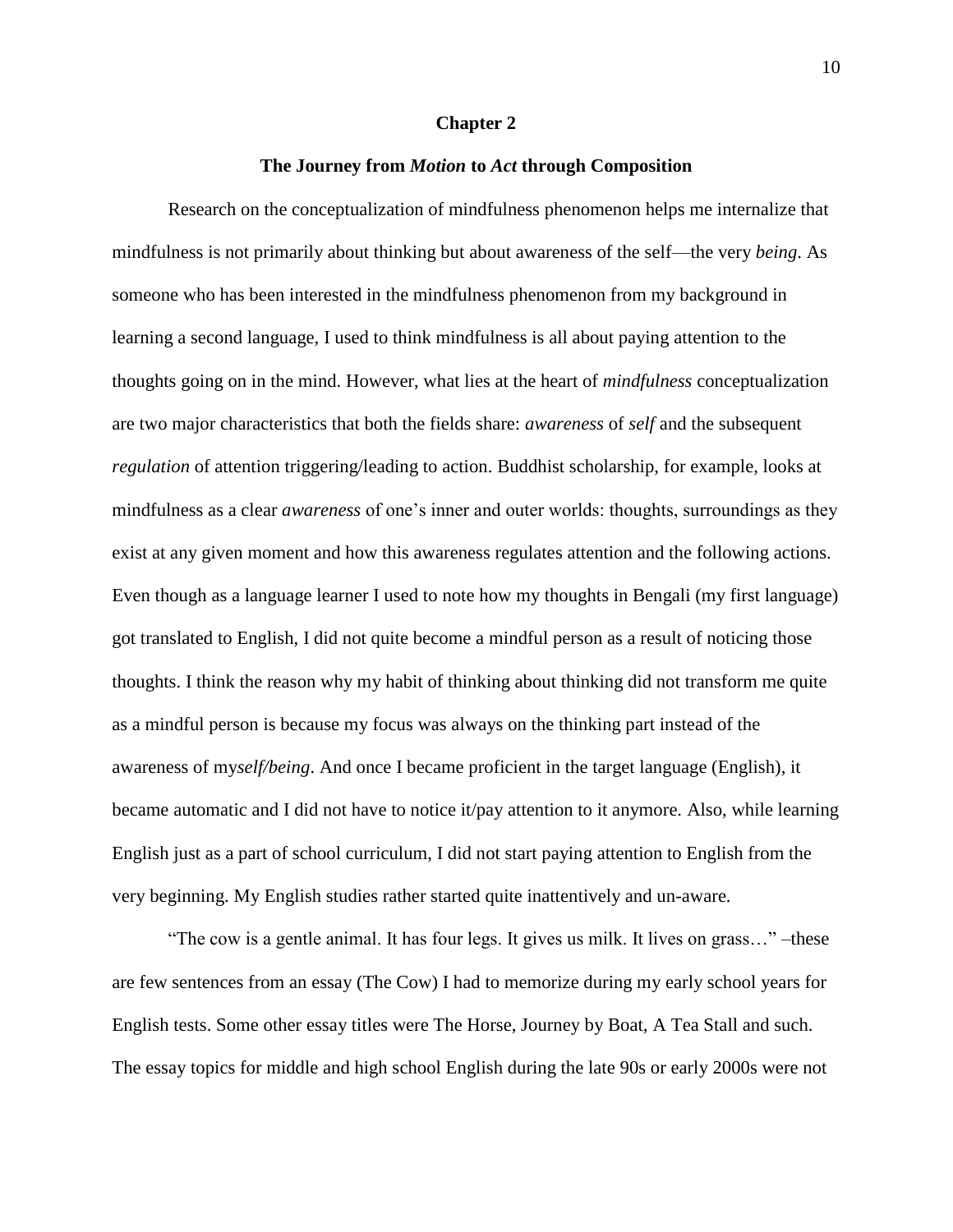much different in Bangladesh. The practice of writing (in English) used to call for nothing but rote memorization of some topic-related basic information and some sentence level knowledge of English. Such requirements and expectations were intended for the writer to have the ability to add a sentence or two in case he/she forgets part of what he/she memorized from the guidebook—this was middle plus high school scenario for *writing* in English. Such guide book essays all had one thing in common: they were written for memorization for passing the English tests. Growing up in the 90s in a country where English was just a part of school curriculum, I did not think about English at all neither did feel the necessity to do so.

First year undergraduate English *foundation* (foundation after twelve years for formal instruction!) class in Bangladesh introduced us to five paragraph essays which still did not explicitly require any substantial engagement of *mind* or better put, *critical* thinking from rhetorical perspectives as far as writing is concerned. This may sound like I am discounting my previous education backgrounds, but I am not. I am pointing out at these issues as problematic aspects of English education or language instruction as a whole, which was (probably still is) devoid of the focus of *language* itself or how it works.

The undergraduate literature courses I enrolled in were not particularly focused on the *writing* aspect. My Master in Literature from Bangladesh also did not focus much on writing either. My most-recent Master degree in teaching English as a second language (TESL) was understandably geared towards the language *learning* and *teaching* theories and not so much on writing. The TESL classes here also did not touch upon the rhetorical aspects of writing. I am not saying that I did not learn anything form my previous education in English. However, I am trying to articulate the different focus that I was exposed to before I enrolled in rhetoric and writing program. Writing the seminar papers for TESL, or going through comprehensive exams for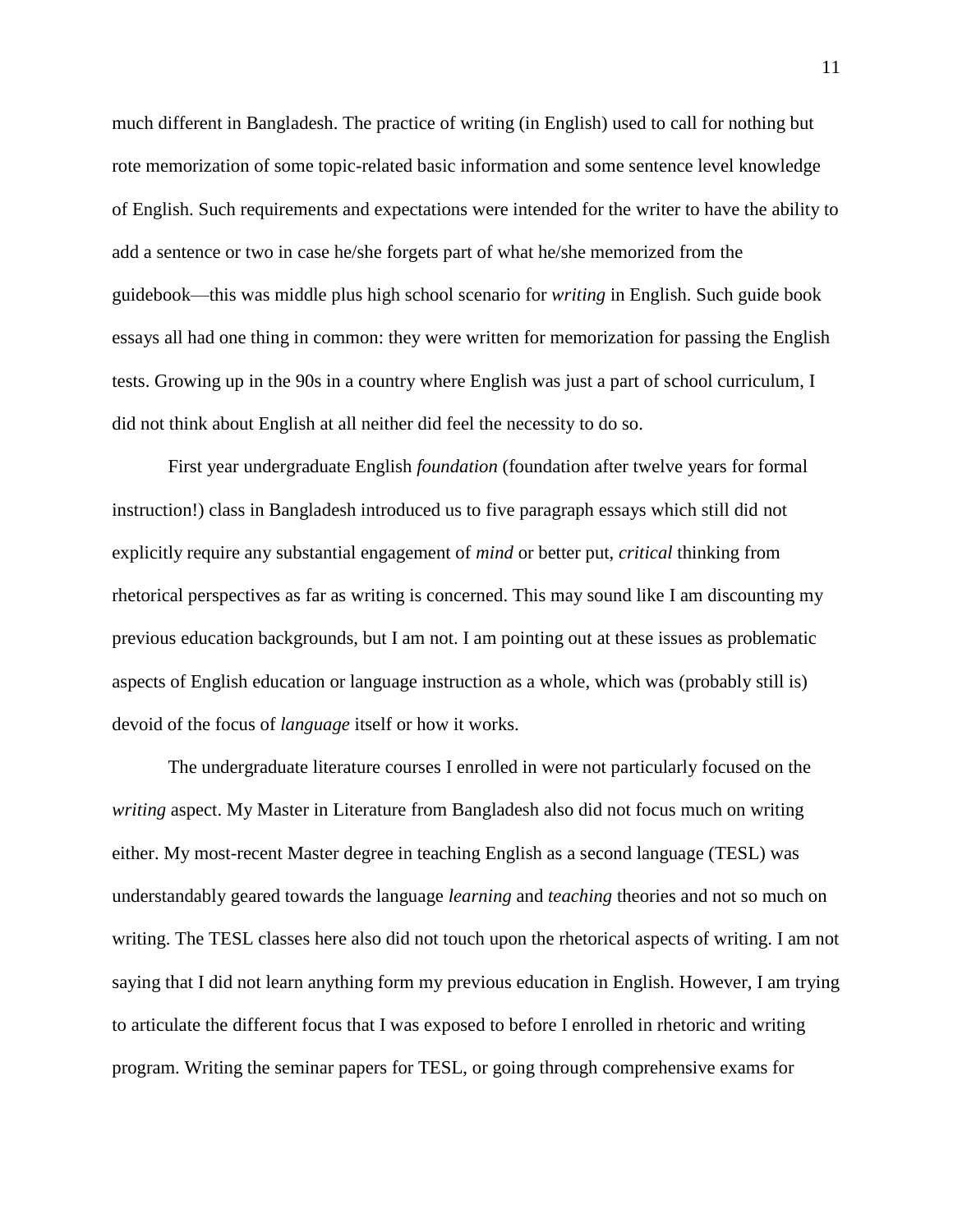literature had me thinking more from pedagogical or literary perspectives of language, than from point of view that elaborates the connection between writing and rhetoric or the symbolic power of language as a whole.

With my long familiarity with English, almost automatic skills in the language and a couple of Master degrees in it (English) had me thinking that classes in the new program (Rhetoric and Writing) and another culminating project for this (program) will be a walk in the park. However, I was quite unaware about the discourse community and ways about addressing them in this new concentration/program. In my papers and the drafts of culminating project (proposals), I felt that something is missing in them. I was not noticing what and how what I was writing for this major is different from the writings I have done previously. In other words, I was writing like I was writing for my TESL Master program, very methodically which often lacked a personal narrative and rhetorical aspects like exigence. Therefore, my prior knowledge about writing or the pattern of it manifested in my writing without my conscious efforts. The writing transfer, thus, was happening unconsciously.

When I became aware of this unconscious transfer, I looked at the scholarship of transfer. David Perkins and Gavriel Salomon are two educational psychologists who have been studying knowledge transfer for nearly three decades. In their 1992-piece *Transfer of Learning*, they note "the transfer of learning occurs when learning in one context or with one set of materials impacts on performance in another context or with other related materials." Perkins and Salomon state that students' ability to transfer knowledge depends on one key phenomenon—thinking about thinking—metacognition—in other word. To apply *prior* knowledge which is central for transfer, students must be able to *notice* similarities or dissimilarities (for that matter) in between contexts. The Ellon Statement about writing transfer developed by 45 writing researchers also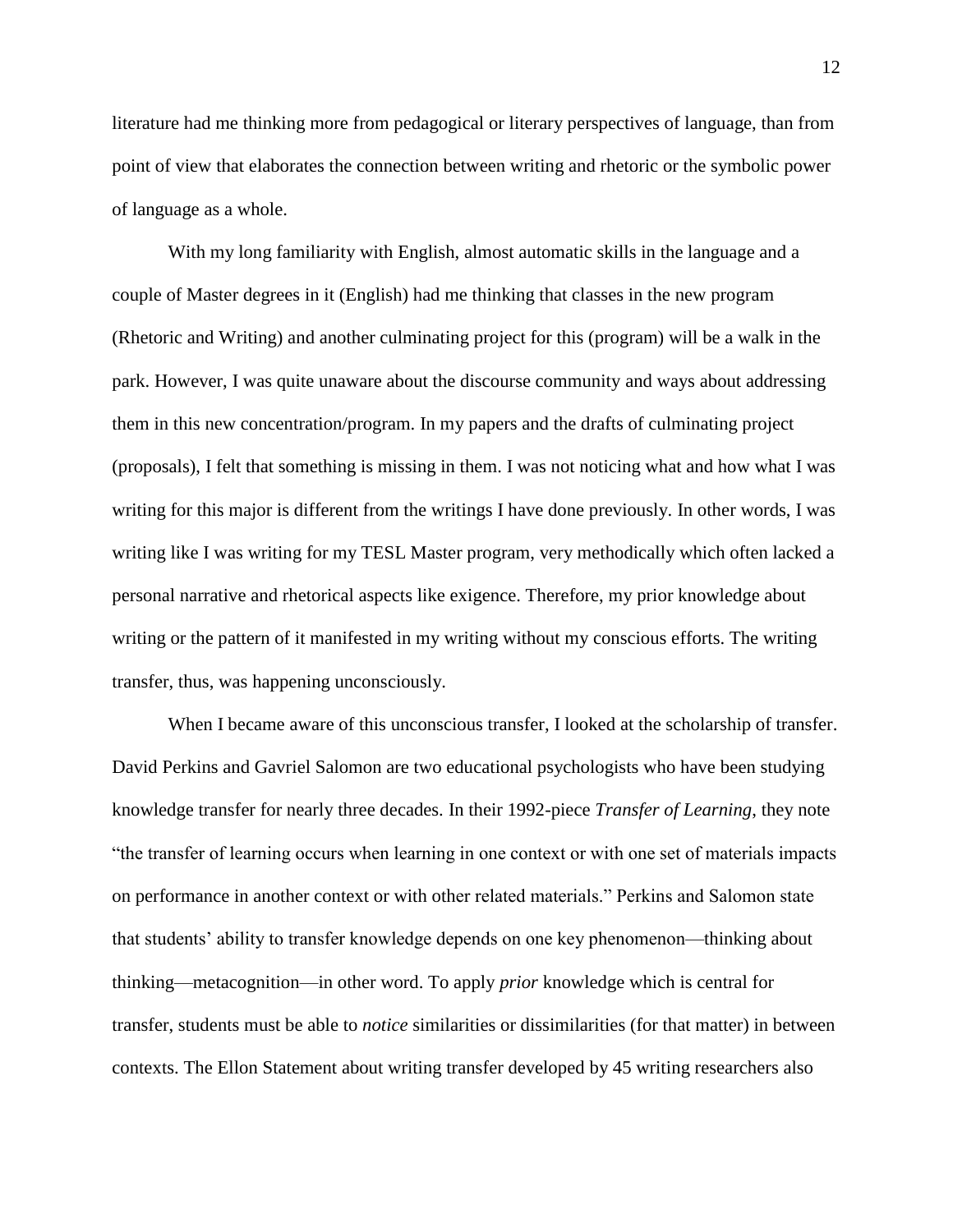talks about this metacognitive aspect of transfer, "Writers consistently draw on prior knowledge to navigate within and among various contexts for writing and learning." As a writer, I was drawing information from my previous writing background. However, there are two problems happening there, first, I was unaware that I was writing like before, and second, I was not quite aware that my previous writing style does not apply in context of my new program. Therefore, the *un*aware transfer caused the issue of misapplication of transfer something that is talked about in transfer scholarship. FitzGerald notes about the importance about the application versus the *mis*application of transfer.

The issue of noticing or not noticing similarities and differences and hence being *mind*ful in anything from academia to personal life hardly happens perhaps because we are always busy doing, thinking, prioritizing, noticing something over the other. We hardly ever focus on our self, our *being*. That is perhaps why we might notice writing or language in context while in other, we are completely (at least I was) oblivious of required awareness for a different setting.

I am not alone with this issue of awareness. Awareness or lack thereof has been an issue in the field of composition rather for long. Crowley's article about the student writers' "unawareness" issue dates way back in her 1975 piece, "Many students, *unware* of this relationship, concentrate on a paper as an isolated entity, as a product with an end to in itself-a one-shot deal—and not as an ongoing communication process. (Crowley)." What is interesting in Crowley's assertion is how students see the papers they write—an *isolated* entity. As if the papers are not a part of them. They do not have any relationship with it. Crowley seems to be getting at the *missing* connection between the *product* and the *producer*. Or, in other words, students are simply *un*aware that such connection exists or can be forged.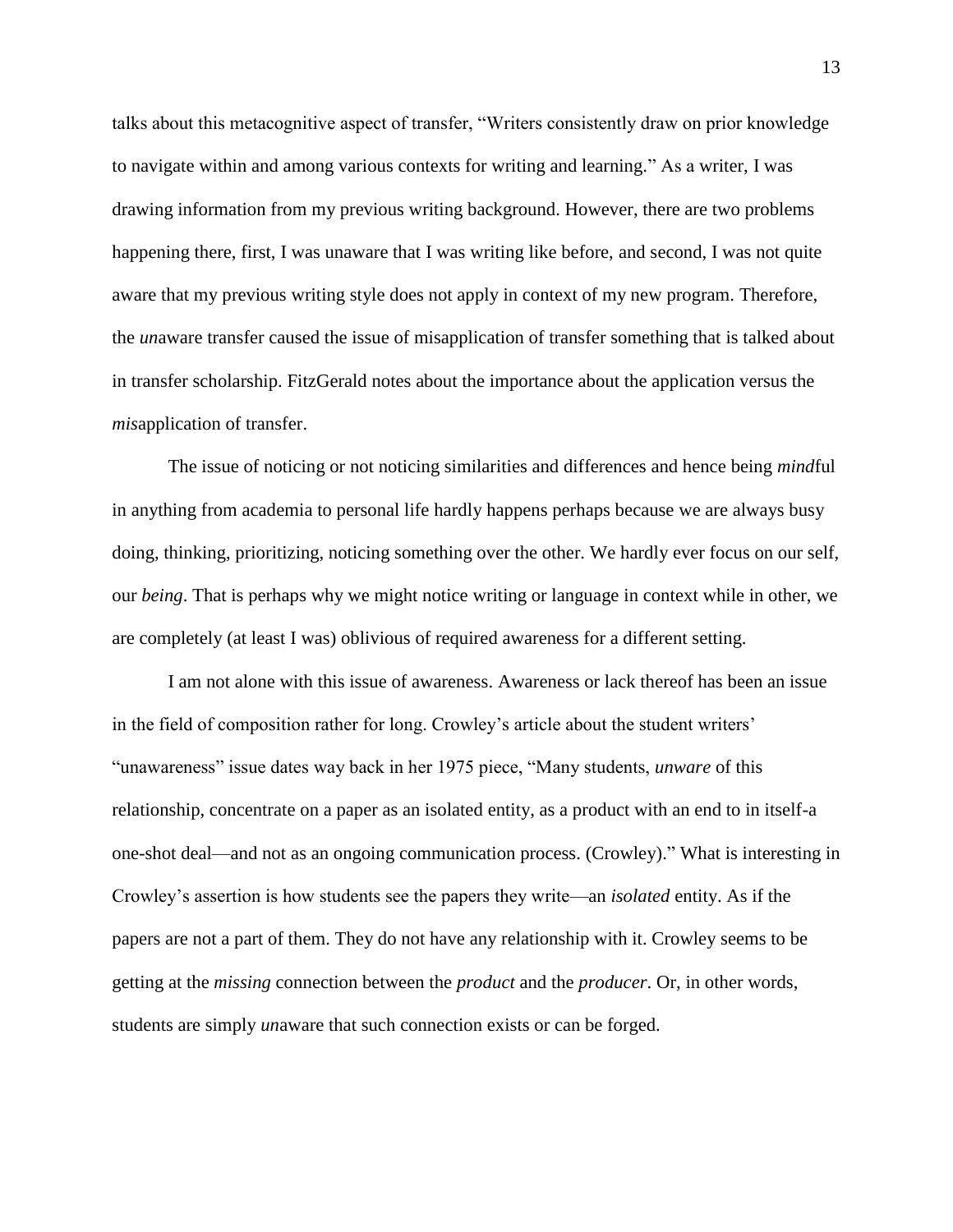Students' *un*awareness/lack of awareness about the connection between their papers and them is still a problem. Discussions about and around this issue circulate in different fashion. For example, in 2011 writing faculties nationwide publish a document called framework for success in post-secondary writing where they voice their concerns about students' *writing* awareness which ultimately becomes a question of their "college readiness". To resolve this issue (lack of college preparedness) two-and four-year college and high school writing faculty nationwide have presented a framework that identifies the "rhetorical and twenty-first century skills" and *habits of mind* and experiences to be critical for success in college (Framework for Success in Postsecondary Writing, 1).

The *habits of mind* referred by the concerned advocates of the framework as "ways of approaching learning that are both intellectual and practical and that will support students' success in a variety of fields and disciplines". Such *habits* are characterized by eight habits: Curiosity, Openness, Engagement, Creativity, Persistence, Responsibility, Flexibility and Metacognition (Framework for Success in Postsecondary Writing, 1). Attention and awareness are the two main foci in each of these habits. The framework suggests the teachers to develop appropriate assignments and activities "to foster the kind of *thinking* that lies behind these habits... $(4)$ .

When I came to learn about the habits of mind and composition studies' concentration on awareness or lack thereof, as a field, I was more curious into finding out what compositionists say in particular regarding this issue. I learned that some prominent compositionists do advocate for meditative/mindfulness practices like yoga to instill *awareness* in the students. For example, Wenger have her students practice yoga at the start of every writing class to cultivate *attentiveness* where students can be relaxed and attentive at the same time (Wenger). Meditative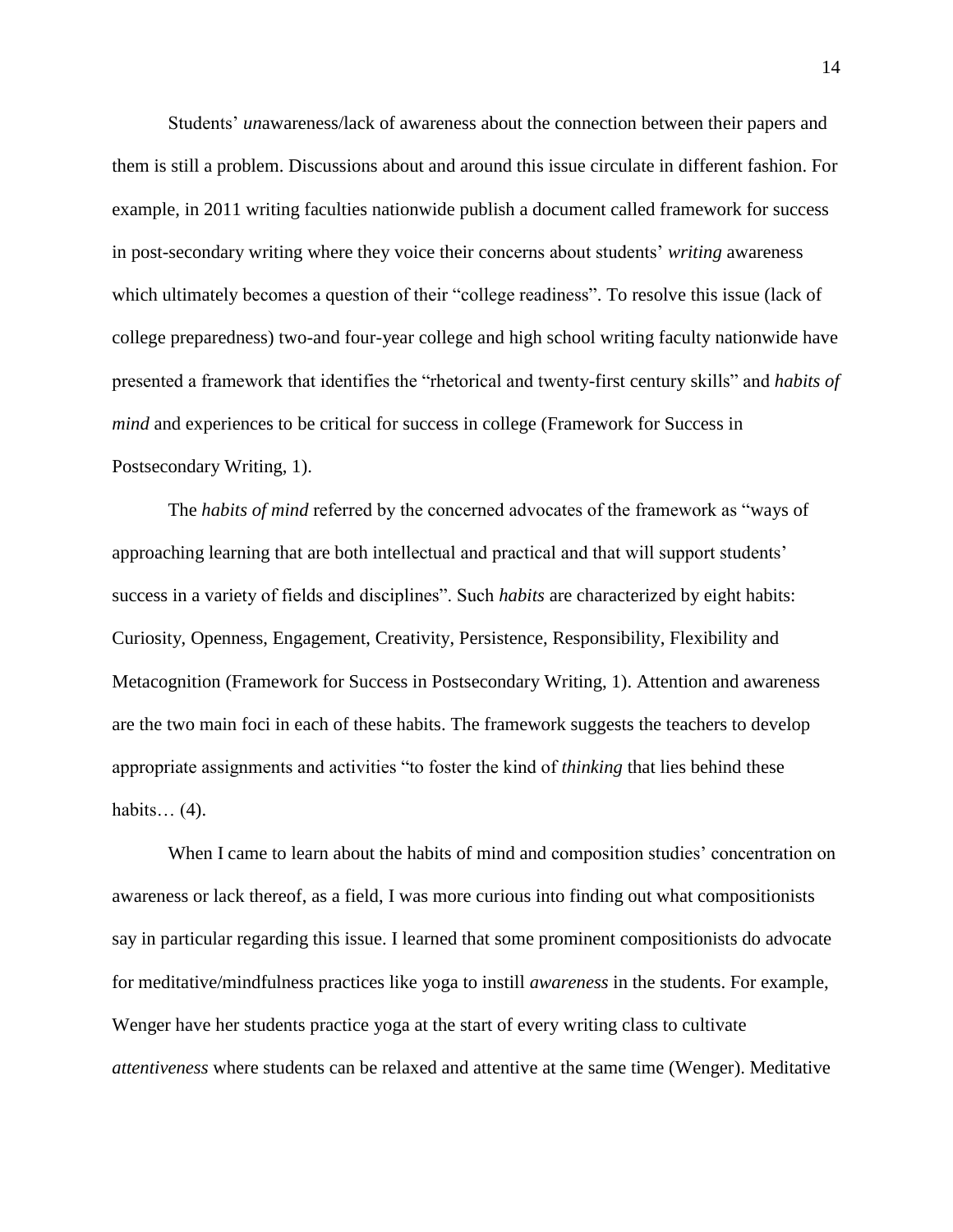practices like yoga or expressive writing tap into students'/writers' awareness grounding them in the *current* moment. Raising the level of attention is then the focus of what these meditative practices in composition studies generally try to address.

Wenger teaches yoga lessons to her writing students at the beginning of every class and how these lessons/sessions are mostly about paying close attention to breaths—as an attempt to ground her students in mindfulness. She, along with her students, goes through this procedure of mindful breathing known as *pranayama* meditation in her writing class to cultivate *attentiveness* as she shares in her piece. As part of the procedure, she first asks her students to close their eyes, notice their breath mindfully and work on them (breaths) to be relaxed and attentive at the same time. When students have worked on their breaths and been free of any tensions, she asks them to *think* about an intention and free-write for some time. After such meditative procedures, she and her class feel ready to be "plunged into" their "classroom work with mindfulness". In Wenger's own words, "Students who use *pranayama* as a regular composing ritual begin to appreciate as a site of learning and to understand writing as a somatic experience that occurs with and through the flesh. And students who self-consciously engage in these embodied writing practices develop, in turn, a greater metacognitive awareness of the writing process, reflected in their writing about writing (12). It is therefore, clear that Wenger's central concern in the practices that she does is raising students' metacognitive skills, the ability to *think* about thinking. This objective of hers is very much in line with that is proposed by the WPA framework and resonates with the habits of mind that it suggests as it works on honing students' attention skills.

Garretson tried mindfulness practices in her ESL classes to work on students' attention and focus. Garretson explores the probability of the effectiveness of mindfulness meditation in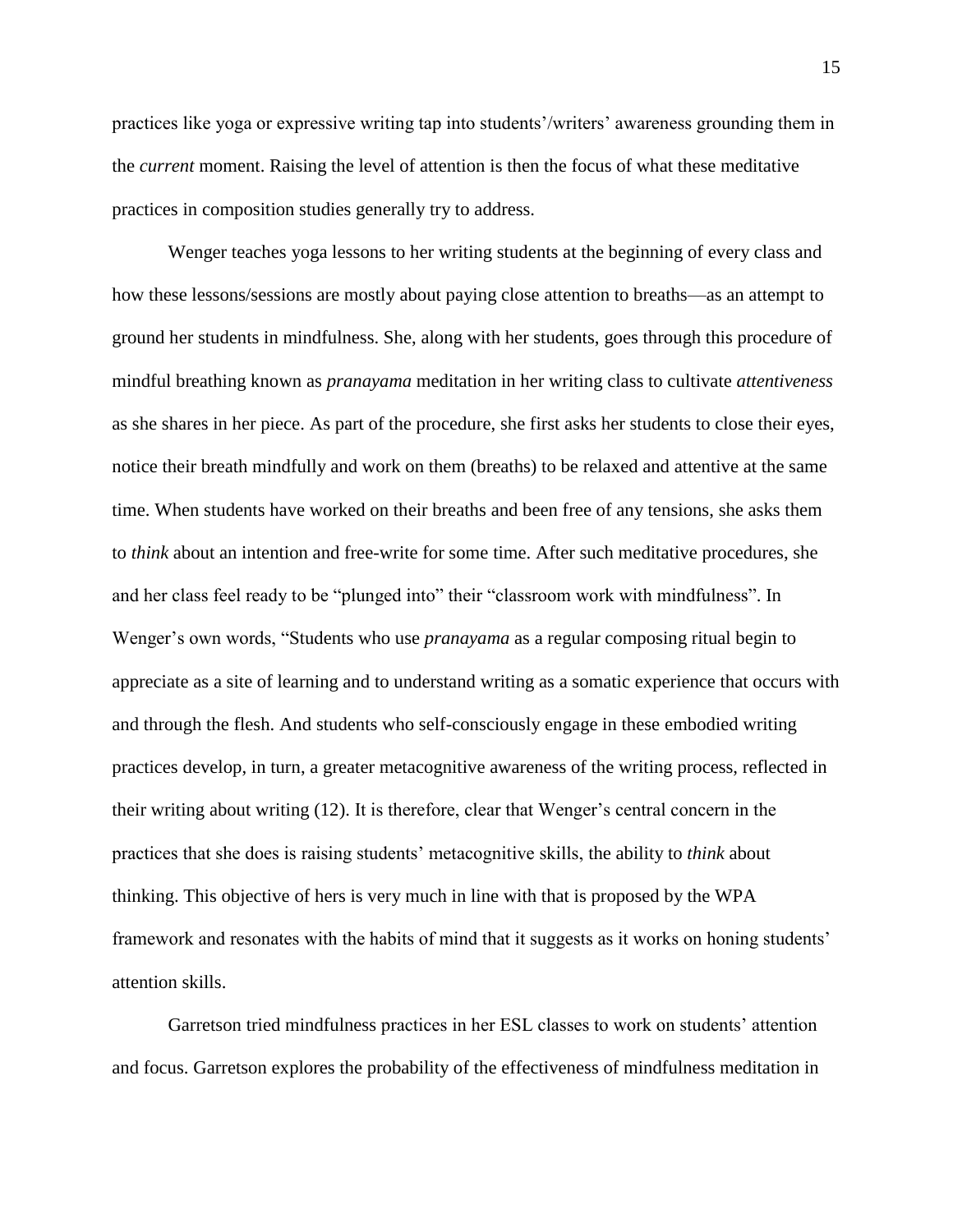ESL classrooms to accelerate different aspects of writing practices as well as reading that, according to her remain ignored in the traditional pedagogies (Garretson, 52).

As kind of a way to test out how effective mindfulness turns out to be in the free writing process, she performs a special "ritual" which is different from that of Wenger's. Instead of calling focus to breath, students in her class, focuses on the *sound* of a chime. Garretson's "ritual" includes students being ready with pen and paper, their feet on the ground and most importantly, their focus on the sound of the chime which marks the beginning, continuation and end of free writing exercise. She claims that this chime aided the students in the writing process by helping them remain *focused* in their writing. She used the chime sound for the reading activities as well.

According to Garretson, the use of chime kept the students focused on their *task* in that it helped students to be more observant of their readings. She sees a direct connection between the sound of the chime and students' ability to "shift and mold" their attention. She claims that her "mindfulness" practice entails primarily to the idea of *noticing* among other things which in effect assists students grow their *reflective* abilities to write and better comprehend reading, too. In terms of the practices that Garretson had their students go through it is also clear that she also aimed at having her students practices their *meta-cognitive* (thinking about thinking) skills.

I found Carillo's recent study on "mindfulness" very interesting since it seemingly focuses on reading in terms of the intentional and attention-related aspects of mindfulness phenomenon rather than awareness facets of the concept. What got me particularly curious about her piece is her denunciation of the spiritual "connotations" of the phenomenon, "... I emphasize its [mindfulness] metacognitive associations as opposed to its spiritual connotations (11)." For her, *mindfulness* in reading, "describes a particular stance on the part of the reader, one that is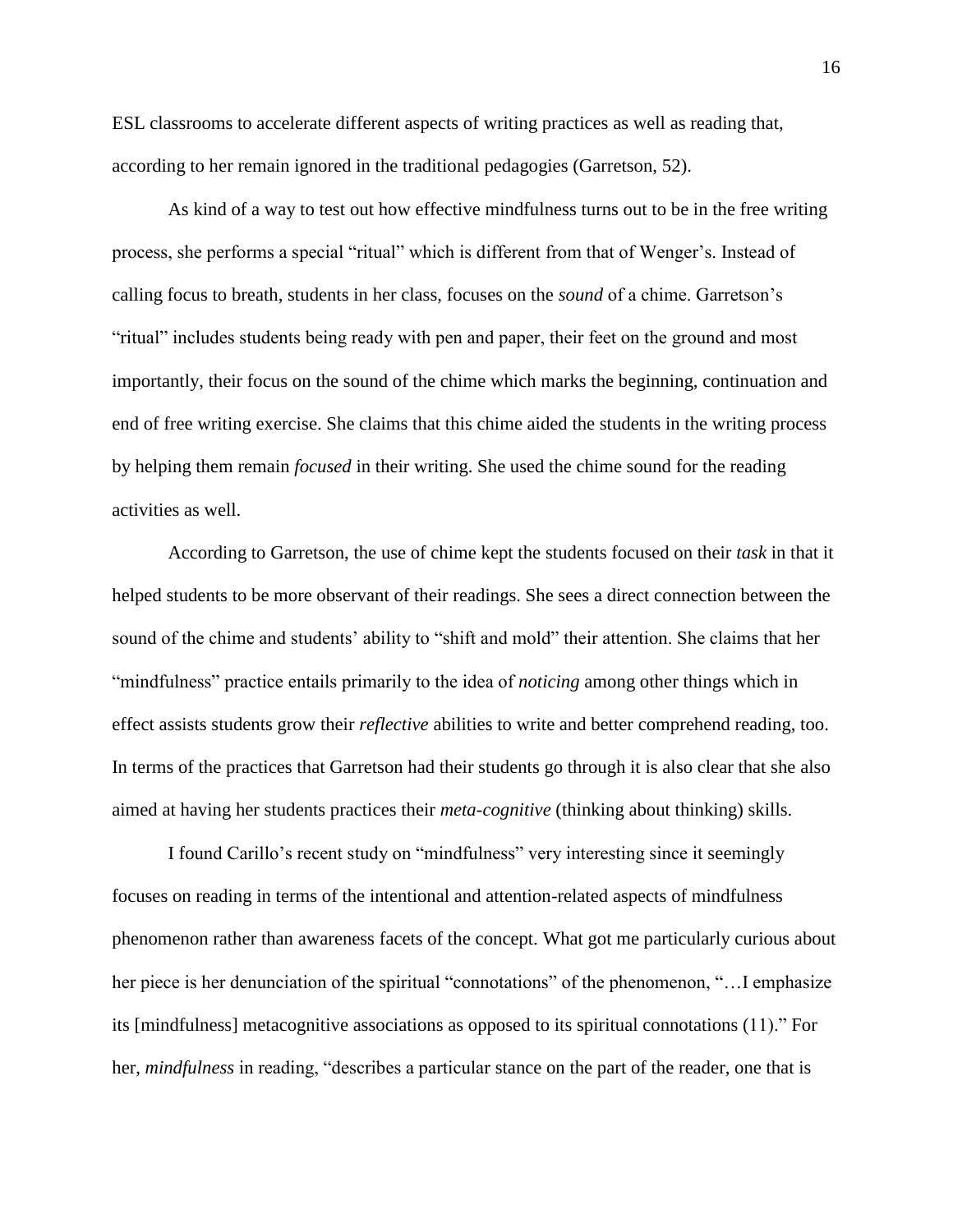characterized by intentional awareness of and attention to the present moment, its context, and one's perspective". Interestingly, I noticed that even if she kind of denounces the spiritual aspect of mindfulness which she does not elaborate on in what or how she defines spirituality, she does acknowledge that mindfulness "is a way of being." What was confusing to me was Carillo's stance on mindfulness. Even if she clearly acknowledges that mindfulness is primarily about the "being", "…the concept of mindfulness highlights not just the task that one does mindfully but the individual, the reader, who is learning *to be* mindful (11)", she stresses on the metacognitive, aka, the *thinking* aspect of the phenomenon.

Other compositionists, in my findings, show a similar pattern of stressing the thinking aspect of mindfulness. Compositionist Keith Kroll, for example, advocates for "…a (writing) classroom that values thoughtful silence, requires meditation and in-class writing, offers no grades, and asks them to reflect (Keith, 76)." As for meditative purpose/practices Keith asks his students to write personal essays which in his opinion "to be present and pay attention to their own lives (73)." Therefore, Keith seeks to root *mindfulness* in his students through the *reflective* practice of personal writing. Reflection, again, at its core, is about thinking.

My research about mindfulness in composition studies reached me to interesting and rather very-recent work by compositionist Elizabeth Wardle. The reason I was particularly interested in her work is not only because hers addresses aspects of mindfulness but writing *transfer* issues, as well—a problem/issue that resonates with me (my writing-related issues). In her work, she addresses a unique problem—the issue of *genre* in first-year writing curricula. According to her, the writing that students do in FYC often do not pertain to any particular genre of writing which gives rise to the problem of *mutt*-genre—something Wardle addresses in greater length in her paper (the term mutt-genre is originally coined by professor Jamie Heiman,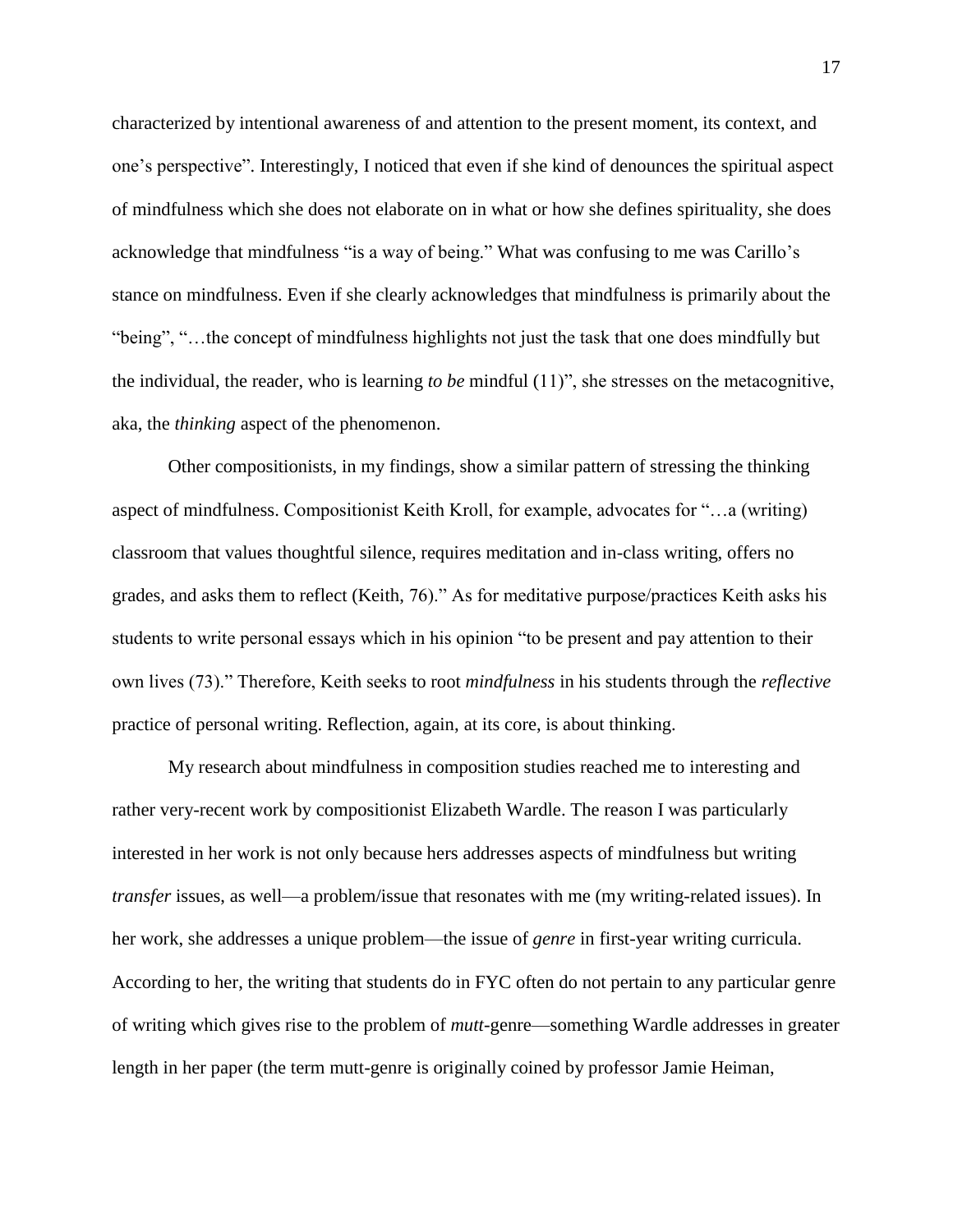Wardle). She proposes—the Writing about Writing (WAW) framework to be adopted to solve the mutt-genre problem of the first-year composition curricula across the nation. It seemed to me that this framework basically asks the students to be *mindful* about the content and practices of writing. She makes her assertion very clear, "…the nature of that content nearly *requires* students [reflect] on their own writing practices and the writing practices in courses across the academy." When students *notice* what they write for different classes and how those assignments across the disciplines vary or match—that's when they learn *about* writing. According to her, such writing practices will raise students' awareness about writing process and better help them "transfer" their writing knowledge in other contexts and probably after college (Wardle).

Even though her framework is really unique in more ways than one, it is also very much thinking-centric. This trait is evident in her own assertion when she comments about the efficacy of this proposed and tested framework. According to her, the students will learn about writing by writing and thus, "…move students' ideas about language and writing from the realm of the automatic and unconscious to the forefront of their *thinking* (v)". She does not explicitly address mindfulness in her later works like the Writing about Writing: A College Reader book even though she cites Solomon and Perkins emphasis on mindfulness in connection with transfer knowledge. Her references piqued interest in me about these two early theorists of transfer of knowledge.

When I looked at Solomon and Perkins' seminal work entitled "Transfer of Learning", I found that they list mindfulness as a condition for transfer of learning which in their words, "…would foster both of those [explicit abstraction and active self-monitoring]" (6).

Mindfulness, therefore, is crucial for writing, for awareness and for transfer of learning. However, the mindfulness practices that is advocated in the field by the prominent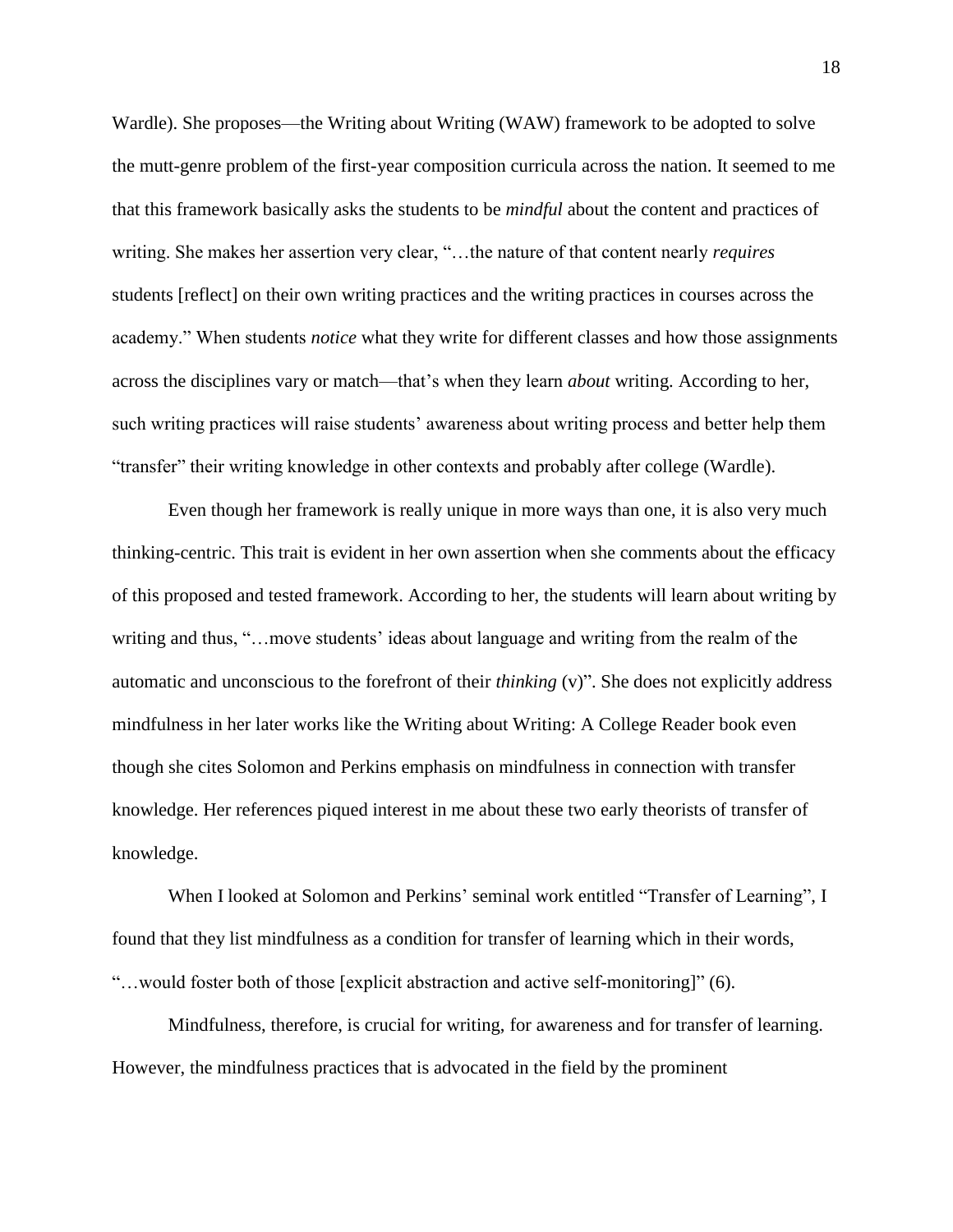compositionists demonstrate one common flaw—they all focus on thinking aspect of the phenomenon, even though some compositionists (like Carillo) admits it (mindfulness) is centrally about a way of *being*. It turns out to me that even though we want our students (and perhaps ourselves, too) to be mindful, to be aware, we consciously or un/subconsciously skip one major step—looking at the inner/own selves, our own *being*. None of the compositionists discussed above make awareness at the forefront of the practice. Even though such attempts are noticed in yoga practices that Wenger does or Garretson's chime sounds, they are centrally motivated by *thinking*-centric mindfulness.

The practices and framework like yoga, chime sound or WAW are all good but they lack the *being*-centric awareness/mindfulness. It looks like I am not alone in discovering this ongoing trend or caveat if I may call so, in the field of composition. Mathiues' statement in this regard weighs in very relevantly: "In still other words, as writing teachers we have mostly been teaching the thinking parts of the brain, but that is only part of the mental apparatus that our brain conduct (17)." Mathieu's observation that writing teachers "mostly" *teach* the thinking part of the brain is spot-on and explicitly correlates with what I have discussed about the existing works and mindfulness practices in our field.

Mathieu's article intrigued me more about the importance of *being*-centric mindfulness as she reiterates/reconfirms what I earlier found out about mindfulness when I looked at Buddhist scholarship and psychology to learn about it (mindfulness). To relate how Mathieu taps into the core component of mindfulness, aka, awareness and how that is central to understanding the concept and its relation to writing transfer, I should, perhaps, present my synthesis about what I found about this phenomenon in these two crucial sources (Buddhist scholarship and the field of Psychology).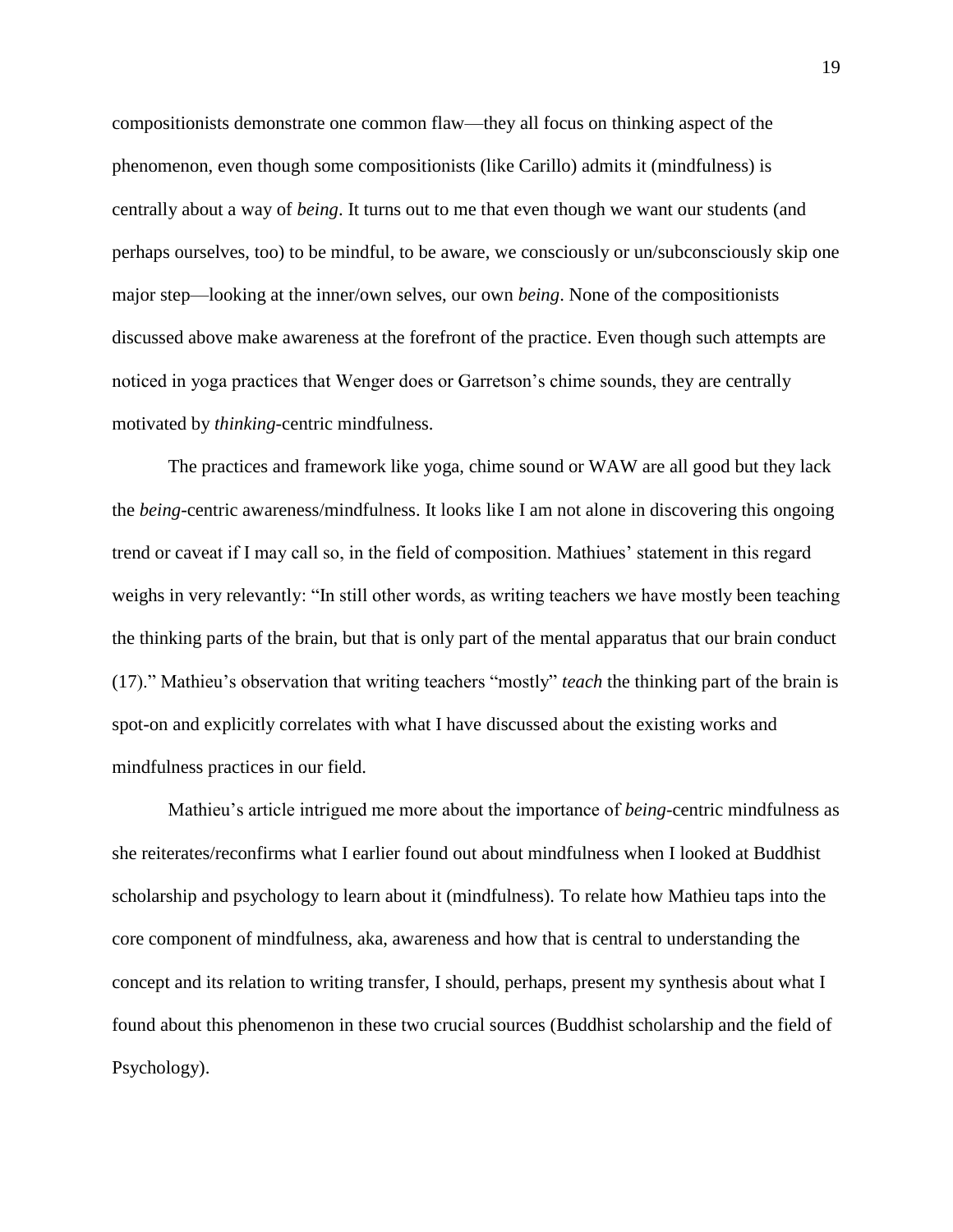Basically, referring to the "presence of mind" as a mode of consciousness, the term "mindfulness" derives from Pali language word "sati" which means "to remember" (Bodhi; Nyaniponika). Generally, the concept of *Mindfulness* is rooted in Buddhist psychological traditions and, also discussed extensively in empirical psychology. What lie at the heart of *mindfulness* conceptualization are two major characteristics that both the fields share: *awareness* of *self* and the subsequent *regulation* of attention triggering/leading to action. Buddhist scholarship, for example, looks at mindfulness as a clear *awareness* of one's inner and outer worlds: thoughts, surroundings as they exist at any given moment and how this awareness regulate attention and the following actions (Brown et al., 212). When a person is *mindful*, he is aware of his own thoughts and surroundings and this *awareness* enables him to regulate his attention and following actions. When it comes to empirical psychology, its attempts to define the concept in clear terms are evident. All these definitions, primarily by psychologists, however, clearly share some characteristics of *mindfulness* as conceptualized in Buddhism. For example, Olendzki defines mindfulness as "a capacity to be aware of internal and external events and phenomena, rather than as the objects of a conceptually constructed world (253)." A mindful person, in Olendzki's term then, will not just be in immediate contact with events as they occur, he will also be flexible and objective about them as he is attentive about his psychological and behavioral responses regarding them. Brown and Ryan's also emphasize on the same point where they describe mindfulness as "a receptive attention to and awareness of the present events and experience." Quite in similar line of thoughts, they also reiterate the mindful person's consciousness of the things happening around him and his inner reactions to them. Similarly, Bishop et al identify *awareness* and *attention* as the determining components in conceptualization of mindfulness: "mindfulness begins by bringing awareness to current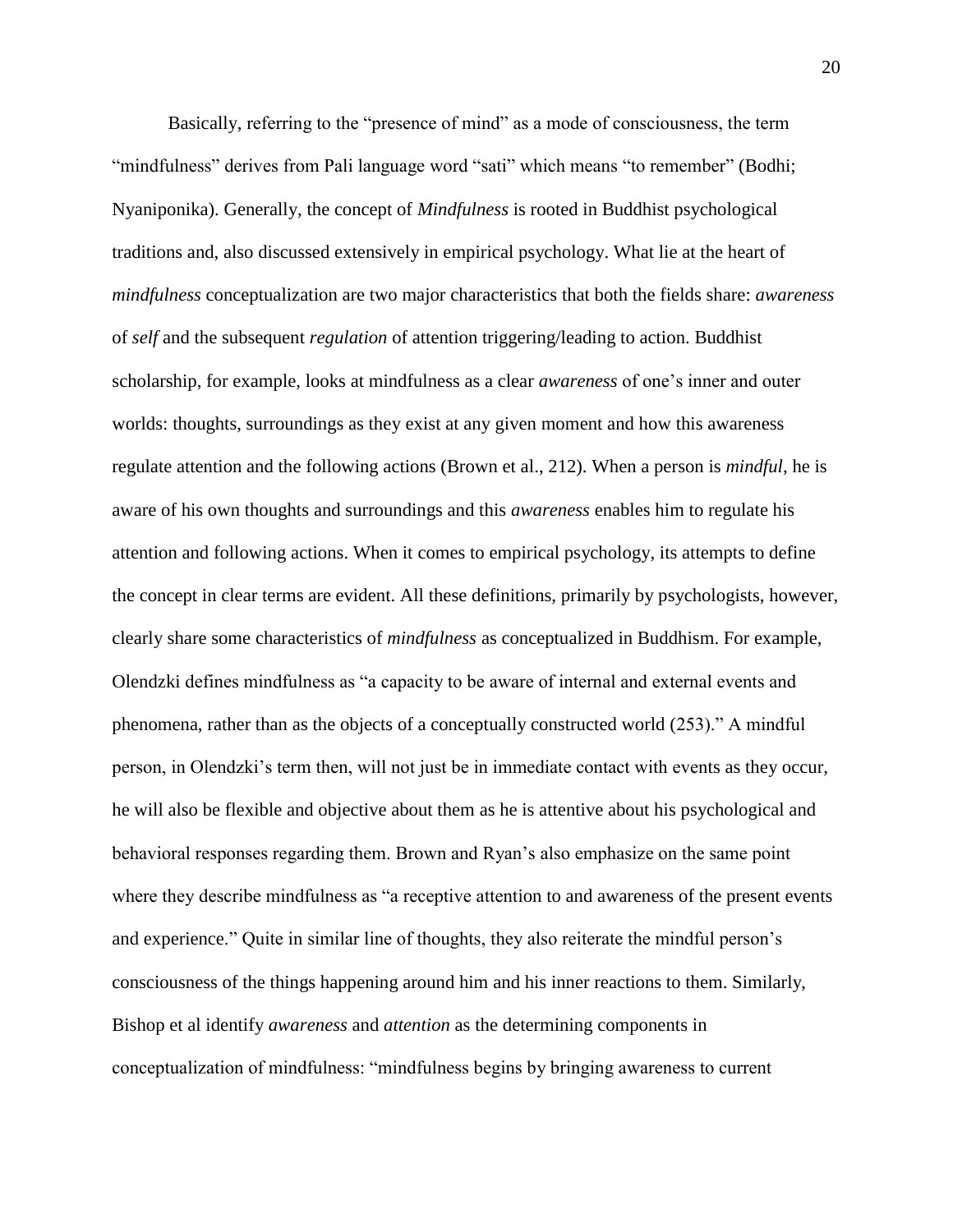experience—observing and attending to the changing field of thoughts, feelings and sensations from moment to moment—by regulating the focus of attention" (Bishop et al., 232). Besides activating a person's attention, mindfulness also permits him to do more with it: regulating the focus of it (attention). Because of activating attention and the subsequent regulation of it, mindfulness, according to other researchers, is an *awareness* that is non-elaborative, nonjudgmental, *present*-centered that acknowledges and accept each thought, feeling or sensation as it arises in the attentional field (Shapiro & Schwartz; Williams & Teasdale).

Mindfulness starts with awareness of *self*. In other words, attention or thinking is not the focal point of mindfulness—something Mathieus rightfully/boldly points at, "What mindfulness practices share in common is that they're not about thinking. In fact, thinking and the intellect are the very problem they seek to counter (18)." Being just a graduate student may I dare say the reason why students (first year or graduate like me) still lack awareness, misapply writing transfer because we have not hit the jackpot quite yet: *being*-centric mindfulness. Whether I feel I have the agency to do it or not Mathius, already points at this gap explicitly, "…the focus on awareness has remained at the periphery of the discipline (15)." She proposes to bring awareness-centric practices in the forefront of the discipline. She points out that teaching of awareness could be supplementary to teaching to intellectual tools that writing teachers already train their students in. What I found to be the most striking information in her article was the connection between awareness and neuroscience. Citing studies from recently-found information from the field of neuroscience, she informs that awareness resides in a separate compartment of the brain than that of the one that houses thinking. It goes without saying we as writing teachers or students have not done much to tap into that part of the brain.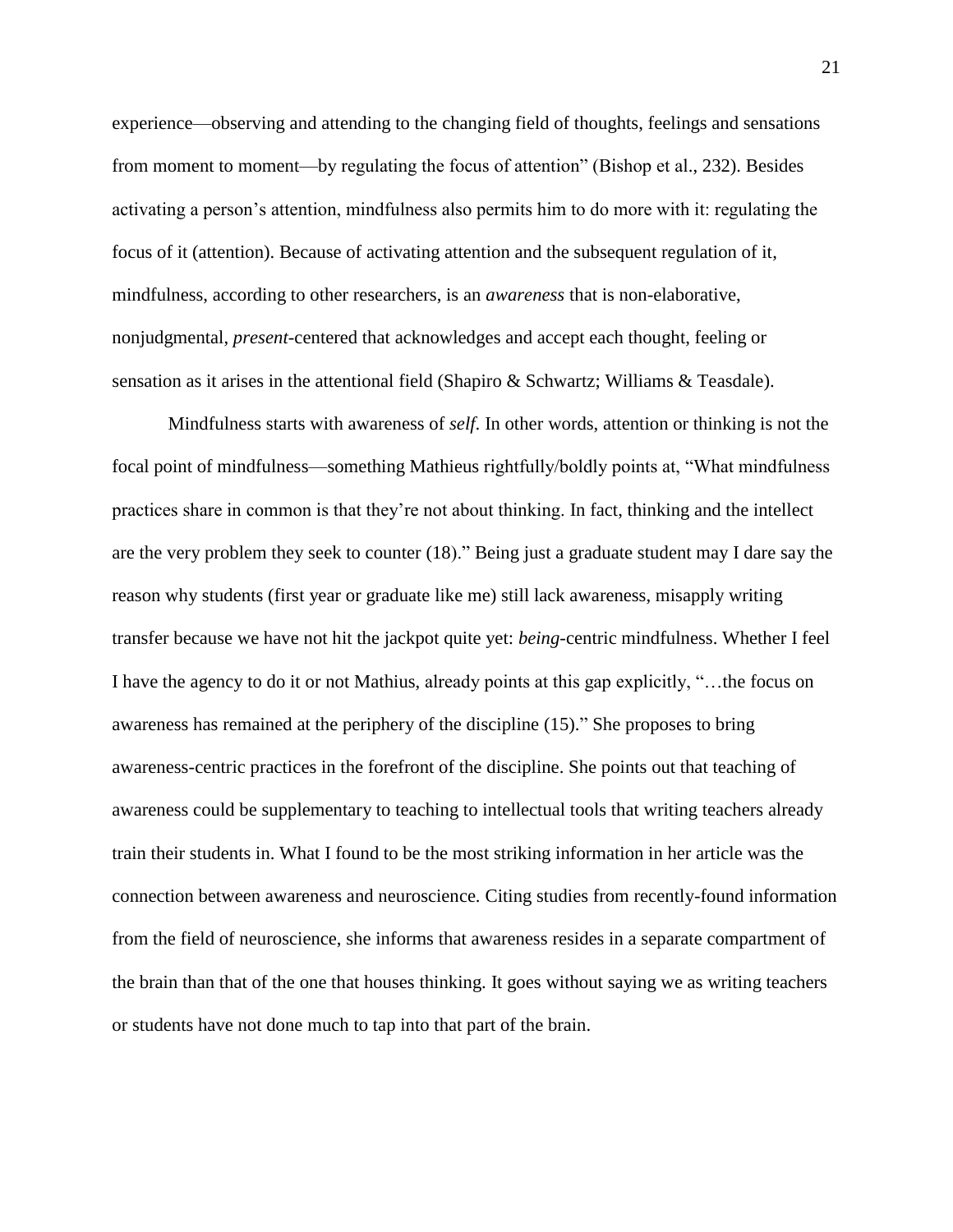Mathieu practices *being*-centric mindfulness through practices meditation, mindful breathing, discussion of empathy. While all these practices can be effective for raising awareness of *self*, I proposed a new framework for awareness-centric mindfulness—one that is grounded in writing. In other words, my proposed framework is one that is for being/self but one that is through writing and by writing—*journaling* as a mindfulness practice or keeping a *mindfulness* journal.

The reason why *self* is central to the framework that I am proposing/talking about is not only because awareness of being/self/ self-awareness is a major component of mindfulness phenomenon but also because it (self-awareness) serves to remind that our thought or thinking is just as much as a part of us as it is separate (from us). It is a way to reverse Cartesian tradition that permeates traditional writing instruction that values "the writer's writing" instead of *writer* writing as Yagelski puts it (15). In other words, the journal is a way to shift that writer's own focus to his physical self/presence and examine what effect that has on the writer and his writing as his being. Yagelski piece also underlines the complexity of the idea of self while we write as he states, "At the moment of writing, our consciousness (both of our self and of whatever we are writing about), our bodies (both in the sense of Merleau-Ponty's notion of speech as embodied thought and in the sense of the physical activity of writing), and the present moment all merge." It is probably not very difficult to see from what Yagelski is alluding to that the focus to "self" can be lost while this "merge" is happening (while the writer is engaged in the act of writing).

The mindfulness journal framework that I tested aligns with the idea of "bio-rhetoric" that James Corder talks about where, each of us as he notes, "is a rhetorician". What is at the heart of Corder's bio-rhetoric is each of us has a distinctive style which can be interpreted as our distinctive "rhetoric". However, we, as he notes, do not often explore that capability ("Often as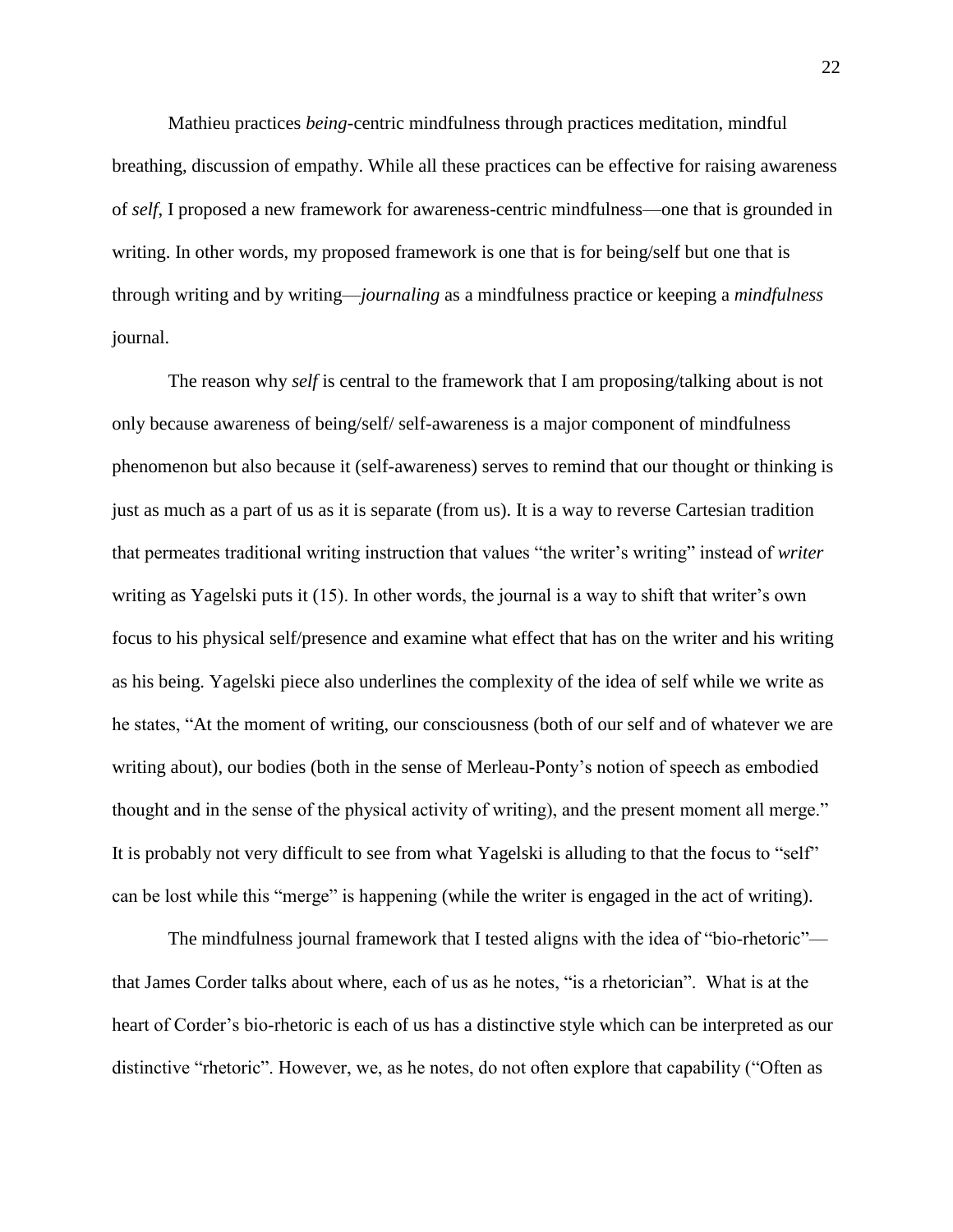not, we don't." 158). To awaken that dormant rhetorician *self*, he proposes us to practice psychoanalysis. "Psychoanalysis consists in talking, waiting, learning and talking again in emerging toward an authentically said self, perhaps after stammers and long silence (168)." Through the mindfulness journal, the students stop, write about their current moment and thoughts and go back to writing again only to pause again to discover/check into their lost "self". In a way, then this journal logs are intended to give students awareness raising breaks which coincides with Mathieu's idea of giving students breaks from thinking "to cultivate awareness". Now what this journal looks like is something I elaborate next.

The mindfulness journal was designed to help students ground in the current moment and making them *be*come mindful which hopefully in effect impacts their writing practices. I think writing *mindfulness* journal may have a dual impact: making students' aware/conscious about their-*selves* (thus fulfilling the first condition of mindfulness) and, also honing their transfer skills (as mindfulness is a precondition for transfer of learning).

The mindfulness journal has the following questions with which the students checks in to the current moment, to their being:

- 1. Where am I at right now? (first check into the present moment, intended to draw bring back attention of the physical *presence* of the writer)
- 2. What exactly is going on in my mind? (Tracking current thoughts and halting them)
- 3. Am I *attentive* to the *present* moment? (second check into the thinking-writer's *being*)

These journal questions and possible entries were designed to stop the ever-running *train* of thought in our head, *be* aware of ourselves, *be* in *present* moment and perhaps appreciate it (the current *being*). Thus, the mindfulness this journal intends to achieve an awareness that is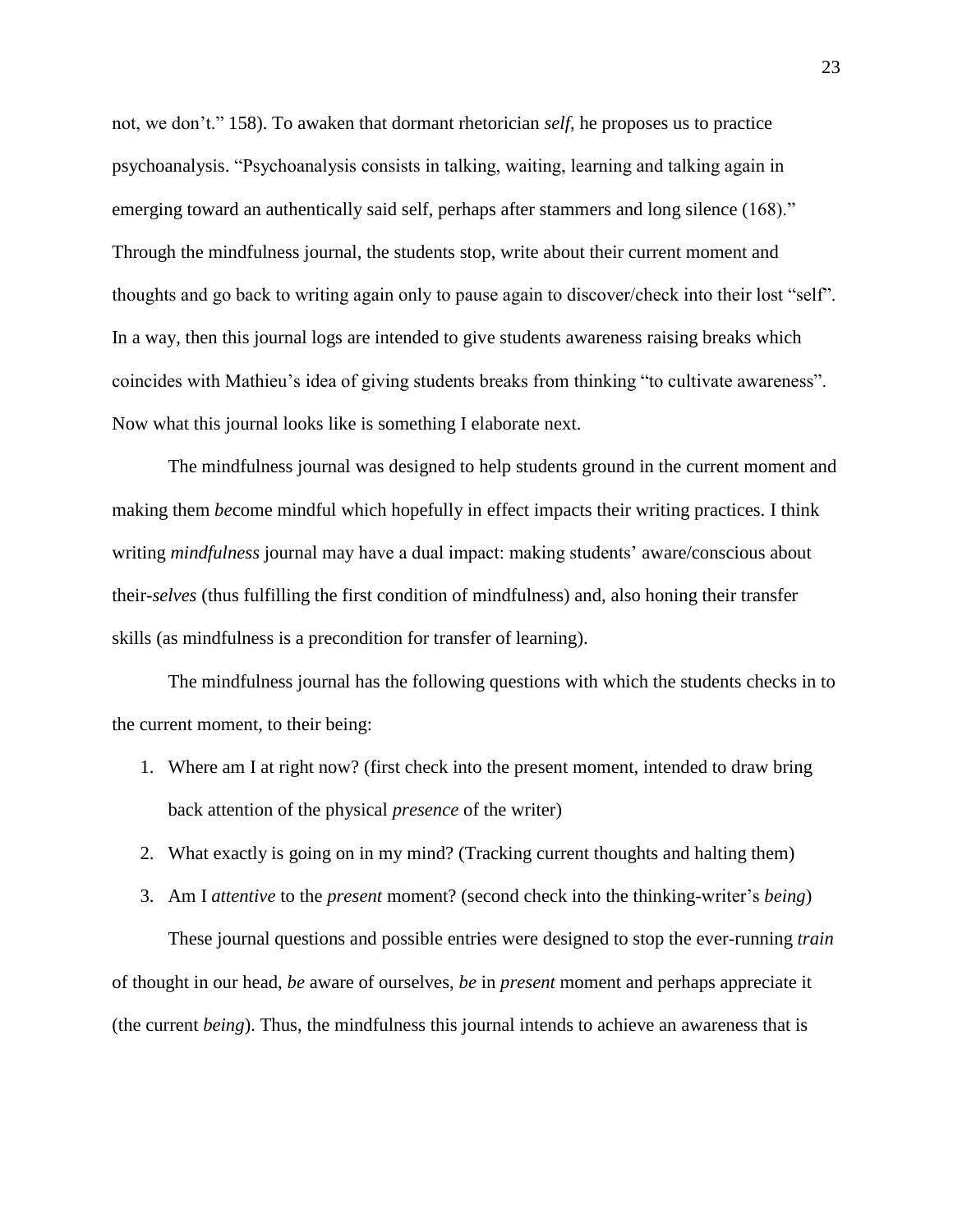rooted in the current-*being* of the writer. However, the original design of the mindfulness journal was revised and some parts were added to it which I elaborate in chapter 3.

The mindfulness journal was a step towards that direction: company of awareness, a regular and a constant one that reminds us who and where we are, our physical self at the present moment to bring back the lost-self into thinking or perhaps doing. The journal entries, at least in theory (as the practical part is yet to be tested/tried), is intended give the student writers a pause from thinking, observing or doing, even if for a brief period of time and *re*direct our attention to our*selves—*which remain un*attended*, of which (such *un*-attendance) we remain *unaware* the whole time as we are busy thinking about this or that—an urge Mathieu's statement holds unequivocally, "…then writing studies must teach not only the thinking mind but also must help cultivate awareness, in the forms of *breaks* from thinking or observing one's *thinking* (18)."

Journal writing is nothing new in composition studies. In fact, the journal as I proposed it within the scope of this thesis has been talked about in many ways in the field of rhetoric and writing. For example, Ann Berthoff has asked writers at any level to keep the double entry journal to note what the read and write and how they interpret them. She calls it dialectic notebook—one that is "…for all kind of writing, creative and critical… (85)." Journal writing is also suggested for reflective practices in the field of composition. However, what is new in context of this study is re-purposing of journaling: mindfulness. Also, the use of the *term* mindfulness with journal writing can help with certain things as suggested by Burke.

Burke talks about the power of terms in his piece. According to Burke, "…whatever *term* we use, they must necessarily direct the attention to one field rather than another." The use of the term mindfulness is expected to turn the attention of the writer to the *mind*—core of which is his *being*/*self*.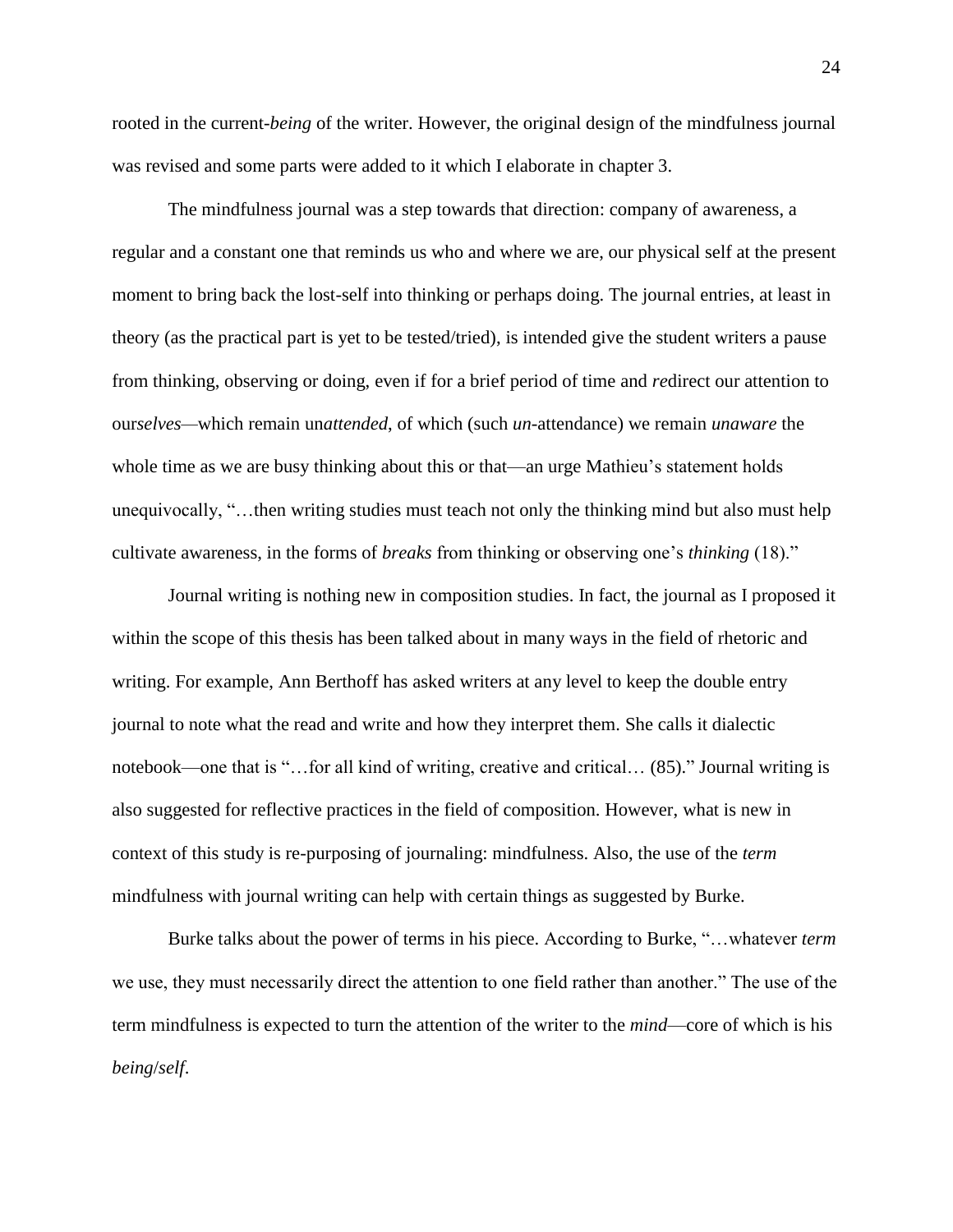#### **Chapter 3**

## **The Artifacts: Mindfulness Journals**

As for the methodology, while working on this project, I have maintained mindfulness journals throughout the entire period of the writing process and used the entries as the artifacts to rhetorically analyze how the journal entries about the current moment/being-centric mindfulness affected my *awareness* and how this mindfulness practice, in turn, affected writing transfer over the course of this study. During the proposal phase of my culminating project, I did just one mindfulness journal. The purpose was to experience a bit about the link/s between being-centric awareness and transfer. This allowed me to gather some initial ideas at an early phase of study, which I thought, could be indicative of what was rhetorically is happening to evoke an awareness that could inform me about writing transfer.

I continued this process of keeping this mindfulness journal during the later phases of the study. The later analysis of the logs in them served to demonstrate my method and the applicability of the rhetorical theory behind my approach. However, the methodology, journaling or the procedure of journaling, that I proposed during the proposal phase of my culminating project went through some major changes afterwards. The first four mindfulness journals produced after the proposal came with some insightful feedbacks from my supervisor. What was lacking in the first set of journals was a thorough procedure.

The three questions that I initially came up with for the journal writing were the only component in the journals/methodology. The journaling just included me simply sitting down to answer those three preset questions. As thoughts happen in the mind always, it is nearly impossible to just sit down and halt the thoughts. I experienced this apparent impossibility of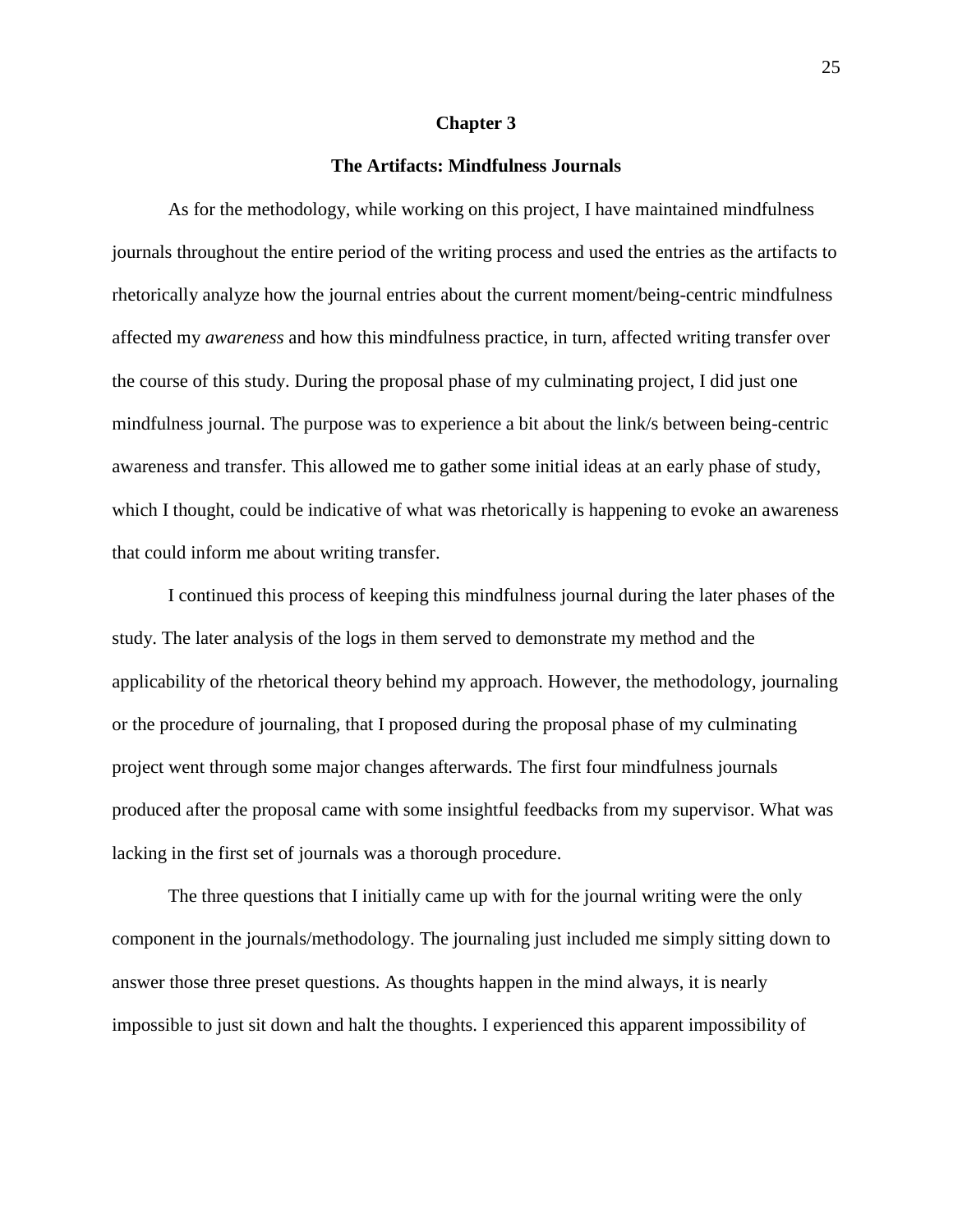shutting down the thoughts or taking a break from thoughts first hand during the initial phase of journaling.

My main goal of this project—experimenting journaling/writing as a way to take breaks from thoughts—was not then quite going the direction I had initially hoped for. The process of journaling, or to put it more specifically, my attempts to take breaks from thoughts seemed rushed—an experience that I could not name first but gradually figured out in the later phase of the process.

Upon discussing the first four (the first-dataset) journals with my project supervisor, Dr. Jamie Heiman, I added two other components to the journaling process: free-writing and meditating. Also, while delving deep into studies regarding the journaling process, I found out that free-writing is indeed an acknowledged part in the journaling process. For example, Moon directly associates "freewriting" as a section of journaling as she states, "Often, however, students who are guided in some of their entries are encouraged also to write freely in another section" (4). Freewriting then is an acknowledged section in a journal among other sections there.

After some reflection and revision, I revamped the methodology of this project. The revised journaling procedure included 10 minutes of a. Freewriting, b. 10 minutes of close-eyed mediation, and c. responding to 3 journal-specific questions [3-5 minutes]. Below I describe the procedure in full details:

I begin mindfulness practice sitting at my reading table. My feet touch the ground and my hands rest on the laptop's keyboard. Then I start freewriting for a minimum of 10 minutes. Freewriting allows me to free up my mind. This has the effect of "emptying my mind" as I have experienced over the course of mindfulness practice. One common theme in my freewriting is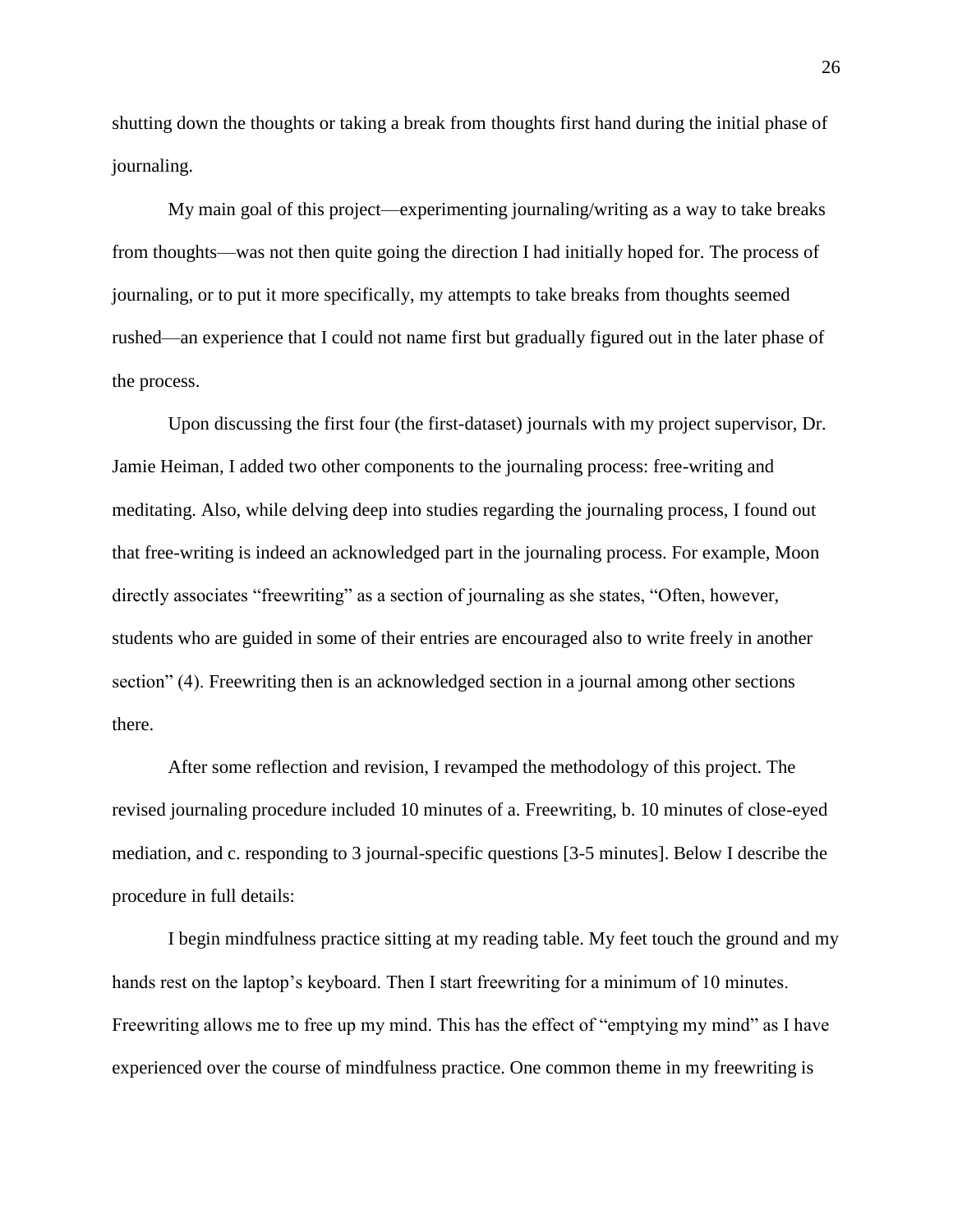"presence," discovering a notion of how I am at the present moment. However, sometimes while composing a journal entry, I drift away from this theme and land upon random things that come to my mind as I write.

Regardless of the subject inspiring what I write, I pay attention to the location and form of my body in the writing position. When ten minutes of freewriting have concluded, I keep my feet on the ground and my head level, retracting my hands from the keyboard, placing them in my lap with the back of my left hand on top of my right before I close my eyes. I align my back and lean slightly against the chair.

During this time, I remain quiet to notice what thoughts occur in my mind. I breathe slowly and gently, usually counting my breaths. Most of the time, no thoughts appear, at least initially. It is not uncommon for me to feel a bit sleepy. This meditation helps to test the effect of free-writing on me. Noticing my thoughts quietly for 10 minutes as part of this mindfulness practice allows me to keep tabs on what and how I feel after the freewriting exercise. Eventually, I feel the urge to open my eyes and move my body out of this relaxed state. In response, I ask myself, "Why do I want to stop?" or "What is going on in my mind?" Occasionally, I tell myself that I want to stop out of boredom, but I typically resist. Before I know it, my boredom has passed, replaced by some other thought, feeling, or sensation.

After ten minutes of meditation, I slowly open my eyes and return to the journal, answering the three pre-set questions, ending this meditative practice. Slowly I rise from my seat, usually to do household chores. I practice the mindfulness-journal process on Sundays, Tuesdays and Fridays mornings at a set time period (usually 10.00 am. -10.30 am.). Spacing out the mindfulness practices among different days in the week allows me the required break to

27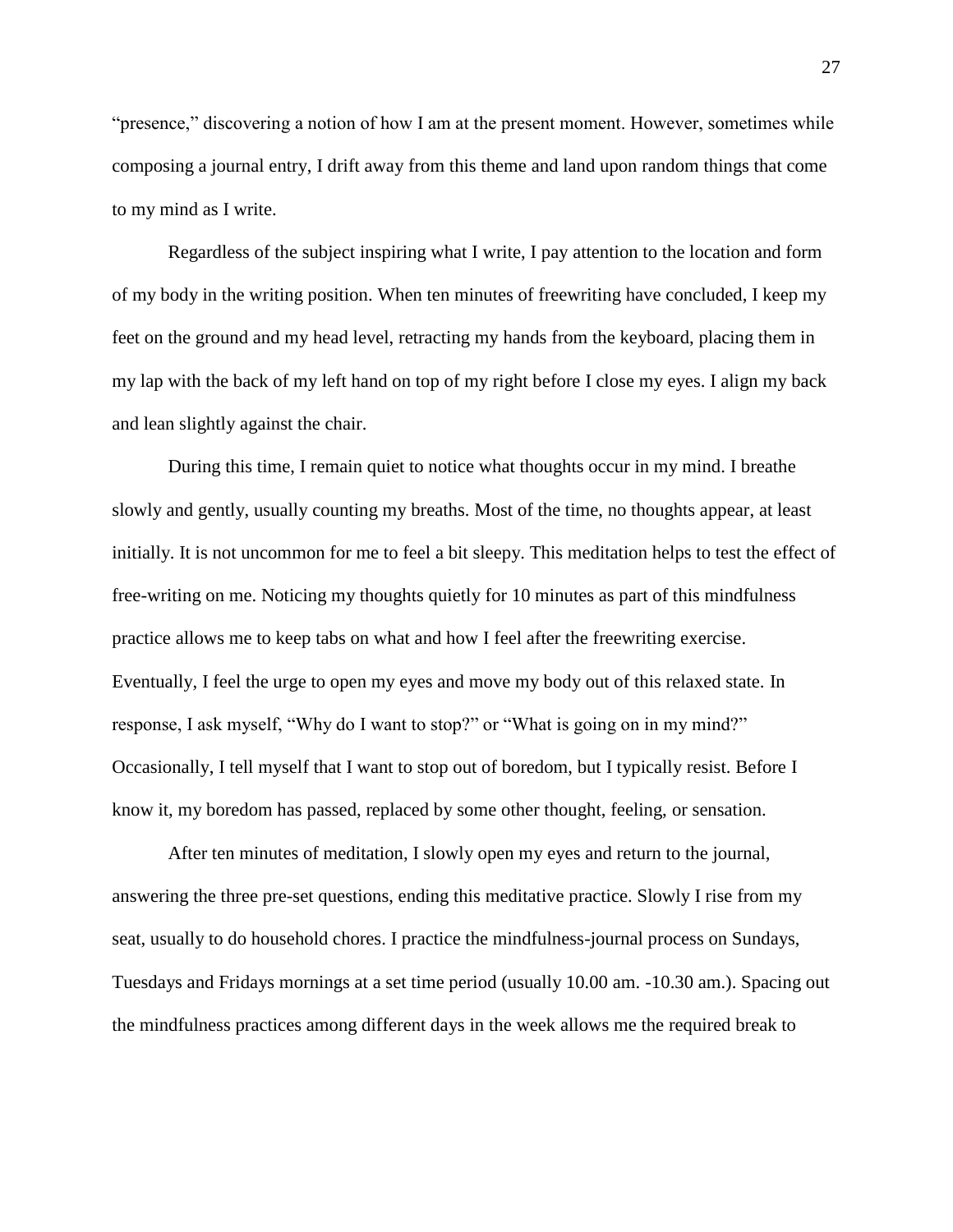monitor the effects of such practices. I have preferred the mornings as for practice sessions because of my assumption that mind is usually fresh and quieter after the nightly sleep.

The mindfulness journals are the dataset that are designed to help me track the effects of such practice on my writing. As qualitative datasets, these journals are intended to inform me (and my audience/readers) about the significance of awareness in terms of writing transfers and what differences they (mindfulness practices) may or may not make in the writing process. In other words, analysis of these data was likely to generate rhetorical response to the "so what" question pertaining to my culminating project.

In later part of the study, I have included the patterns and trends that I found in the completed journals. However, the primarily anticipated number of journals did not match the final count. At the end, I managed to do 24 journals in total. I maintained 2 journals over the course of 12 weeks during the defense/final stages/phases of the study which brings the number down to the current count (24).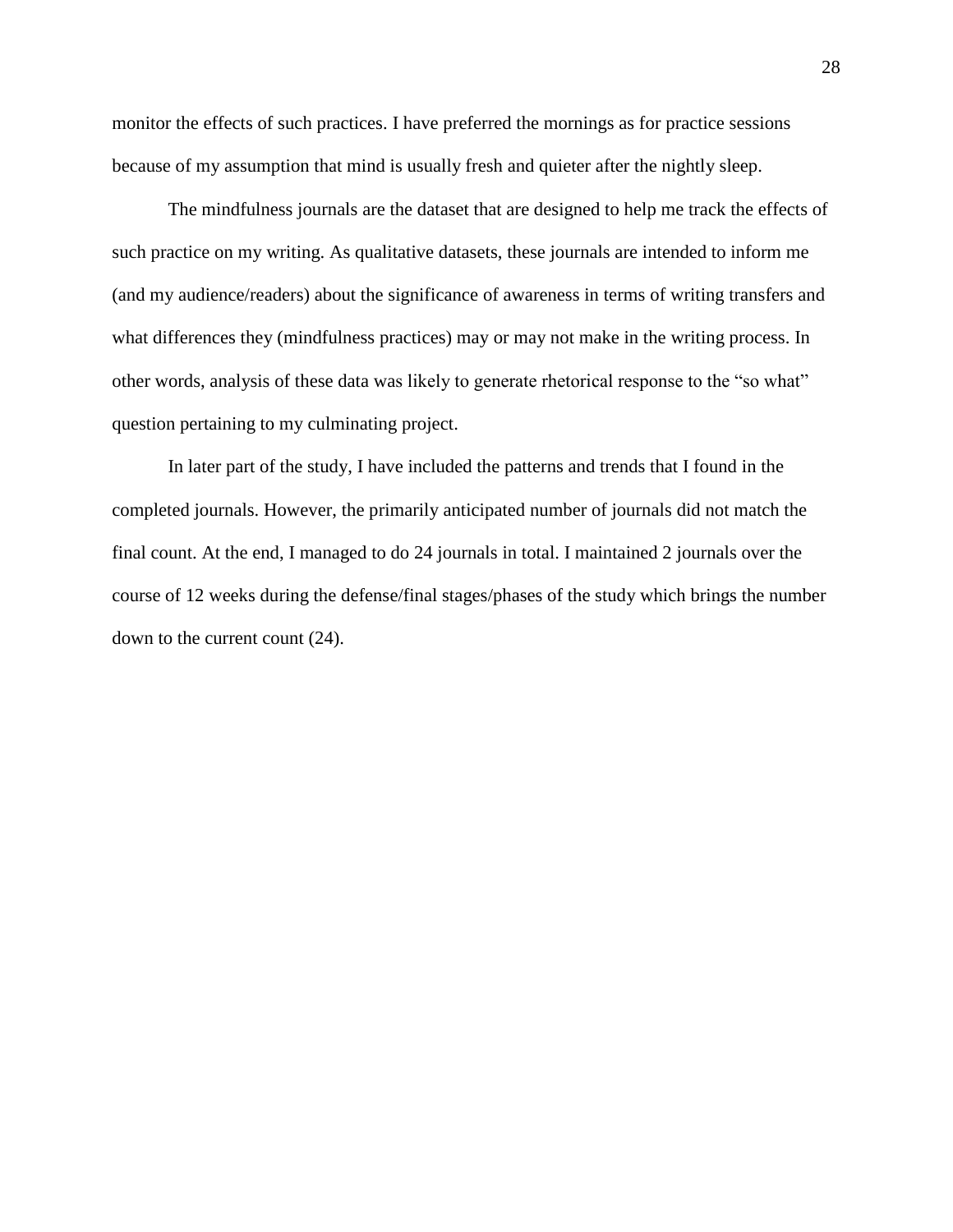#### **Chapter 4**

#### *Making* **Meaning from the Data**

When I started the final analysis process for the study, I had a total of 24 journal records of my mindful writing. To analyze the data (accumulated over the course of this study) based on my research, I came up with some criteria for analysis. The criteria are also reflective of what happened before, during and after the meditative process. My original intention in the project was to experience the efficacy of writing—as a means of meditative practice—that writers/students would use to take a break from thoughts.

Once the data gathering, i. e. journaling was done, the process of analyzing them and drawing conclusion began. In order to do that, the 24 journals that I produce to practice mindfulness and track my progress afterwards had to be organized in a way that would be meaningful.

First, I grouped the first four journals in one category (as first dataset) as those were before the actual study began in full-length and the remaining 20 journals in another category. At this point, I looked at the research questions to pick out the relevant details in the journal responses. The three main criteria that are based on the research questions were: i. journaling as a meditative practice, ii. effects of this meditative practice on writing, iii. implications for writing transfer.

The very first journal revealed some information. Now that I look back at the traits it revealed, they were indicative of the problems I faced later during the continuation of journaling process which finally called for the overhaul of the journaling procedure. I experienced some new things during that phase of journaling/ meditating through writing. Based on the journal specific questions, the findings were the followings: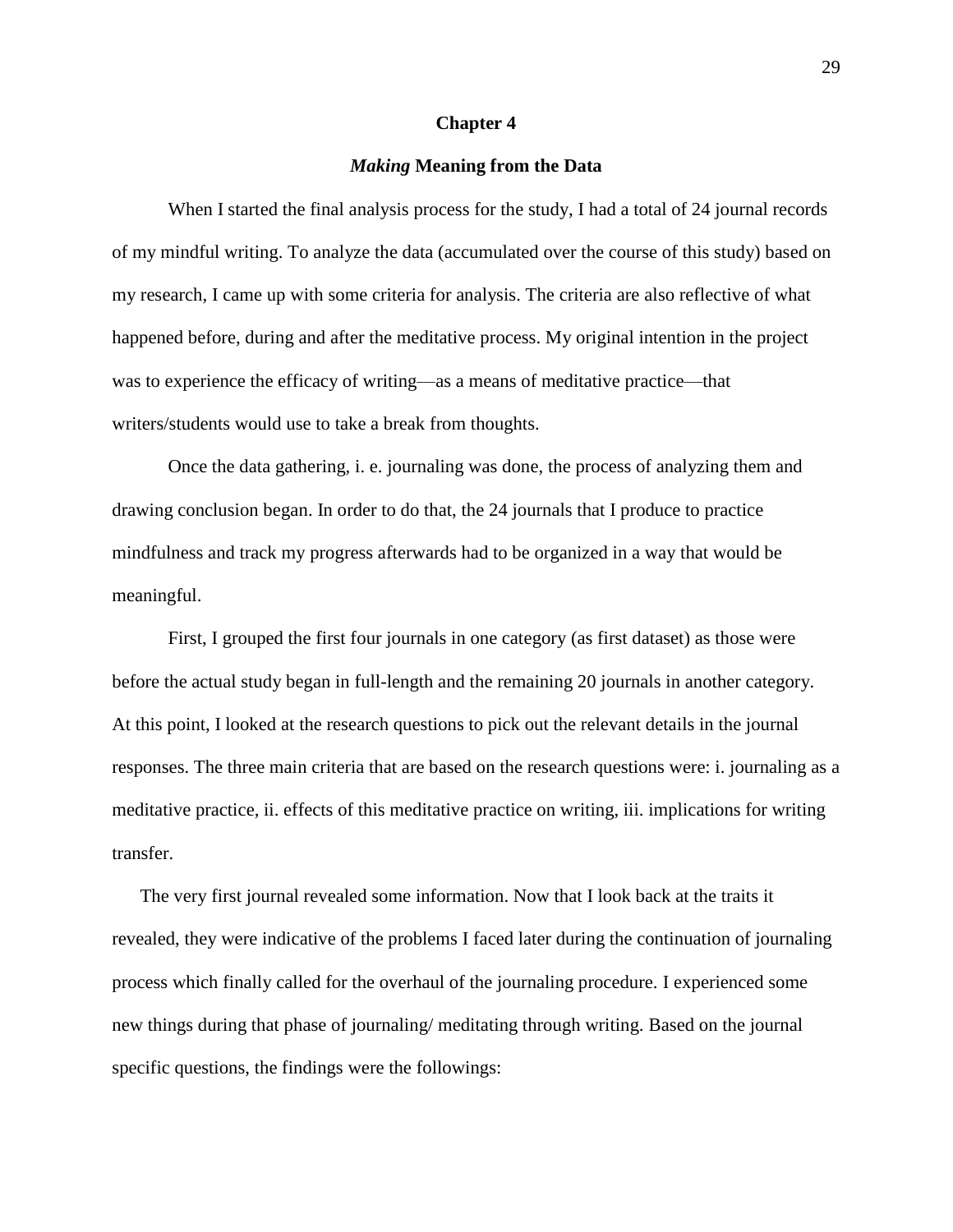- In all three questions/checks, being in the moment is very challenging.
- The challenge of training is to quiet the mind.
- The more closely a mind is looked at, the more I become aware of its strange behavior (hard to control).
- The more I try to be in presence, I more I drift back to past or future worries.

I more learned from my first journal that the first check was kind of a call to become aware of my physical presence. The second check (the second question) informs me that various thoughts were going on in my mind and it is very difficult, almost to the point of being impossible, to stop them (thoughts). This apparent impossibility, as I initially thought could also be attributed to the fact I never attempted this. During the third check I realized that I was worrying about something and thus not "being" in the moment!

The following three journals (after the first one) exhibited similar traits. Like the first journal, they were done without any procedure. For all three of them, I simply sat down on the chair next to my reading table and without any further delay went straight to the journal specific questions. My responses to the questions, however, were followed by some reflections on the response experiences. Those response-reflections provided some information that I think relate to research question 1, to be specific. In those journals, while writing I experienced some awkward feelings in me just like I did in the first journal. The three journals questions that I answered for those two journals gave me those unfamiliar feelings that I had noted in the reflection questions. I noted that I was kind of "uneasy" about answering those questions. At times, it even felt absurd to answer those questions. When I focused on those feelings, I also gave me some unease. My feelings of unease probably stemmed from the fact that specifically focused "where" exactly I am/was. Also, for the second and third journal questions, too I experienced similar tension in me.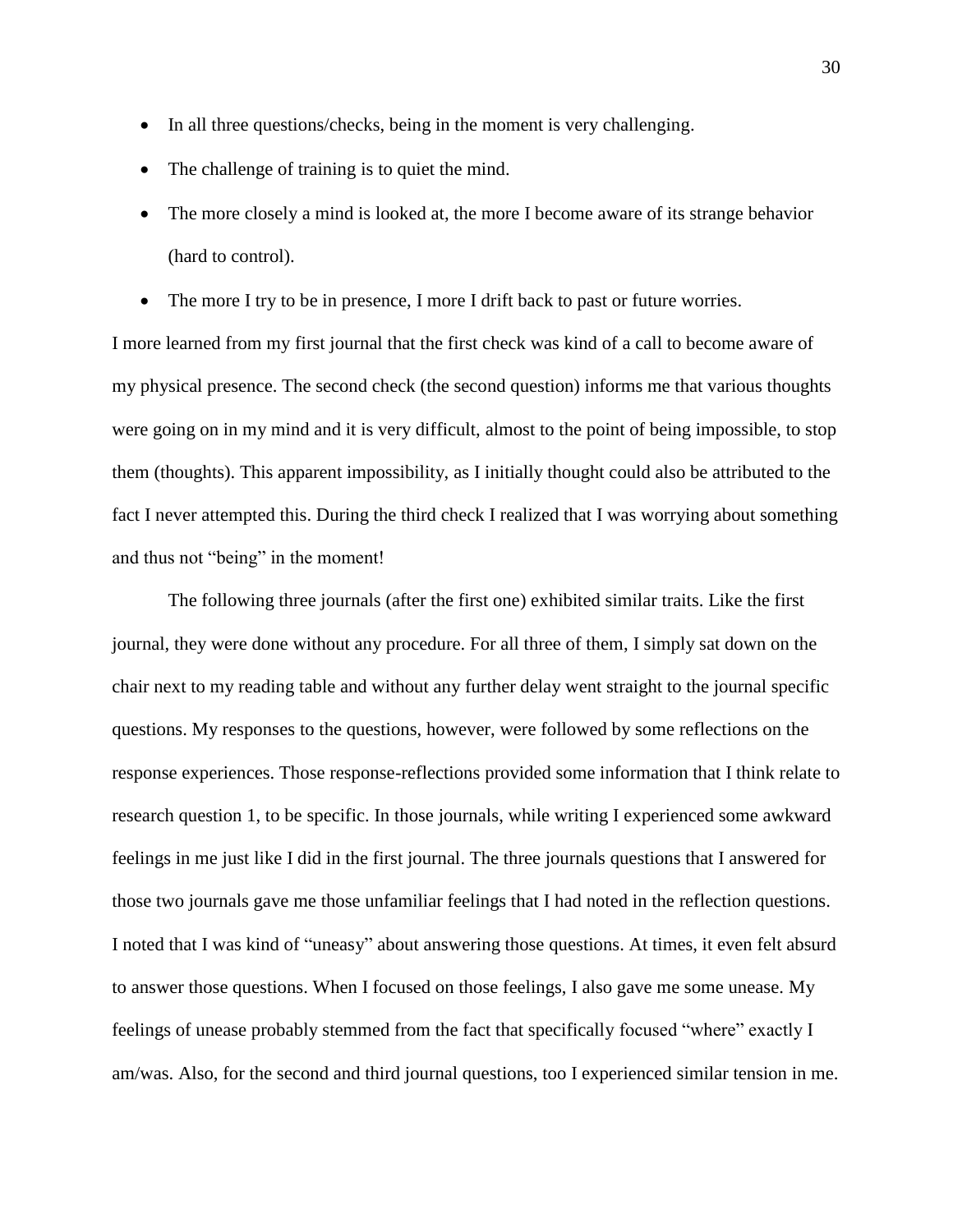I do not recall asking myself in a very long time about what exactly was going on my mind or was I "present" at that certain moment both physically and mentally. Even the concept of current moment was something that I never thought about.

Experiencing those questions for the first time in life where I really had to be "aware" gave rise to those feelings. Also, what I noticed during the first four seemingly unimportant, rather disorganized mindfulness practice sessions, that I was constantly getting "lost" while thinking about the questions and the subsequent responses. Also, there were many thoughts going on in my mind while I was responding to the journal questions and, also when I was reflecting on the responses. Therefore, to answer to research question 1 based on the analysis of the first dataset, journaling as a meditative/mindfulness act though seemed good in theory but in practice was not quite so—at least that was the feeling initially.

My mind experienced troubled thoughts from the past, and future. Trying to take a break from thinking was tensed and I personally felt uncomfortable. However, digging a bit deeper underneath these emotions and feelings I unearthed a revelation—I think—about the grinding process of *being* aware of oneself. As I felt or attempted to experience that "being-centric" awareness for the first time consciously and with a specific purpose in my mind (the project goals—ties/connection to writing), I was met with such negative feelings. As for the research questions 2 and 3, I did not find anything as it would be way too premature/ early to look for how meditation relates to writing.

My journaling experience was much different when I revised my approach to mindfulness journaling. From journal 5 to journal 24, I followed the same procedure that I described in the earlier chapter. I also tried different methods for journaling a couple of times. Like for journal 13 and 14, I handwrote the freewriting portion and the responses, too.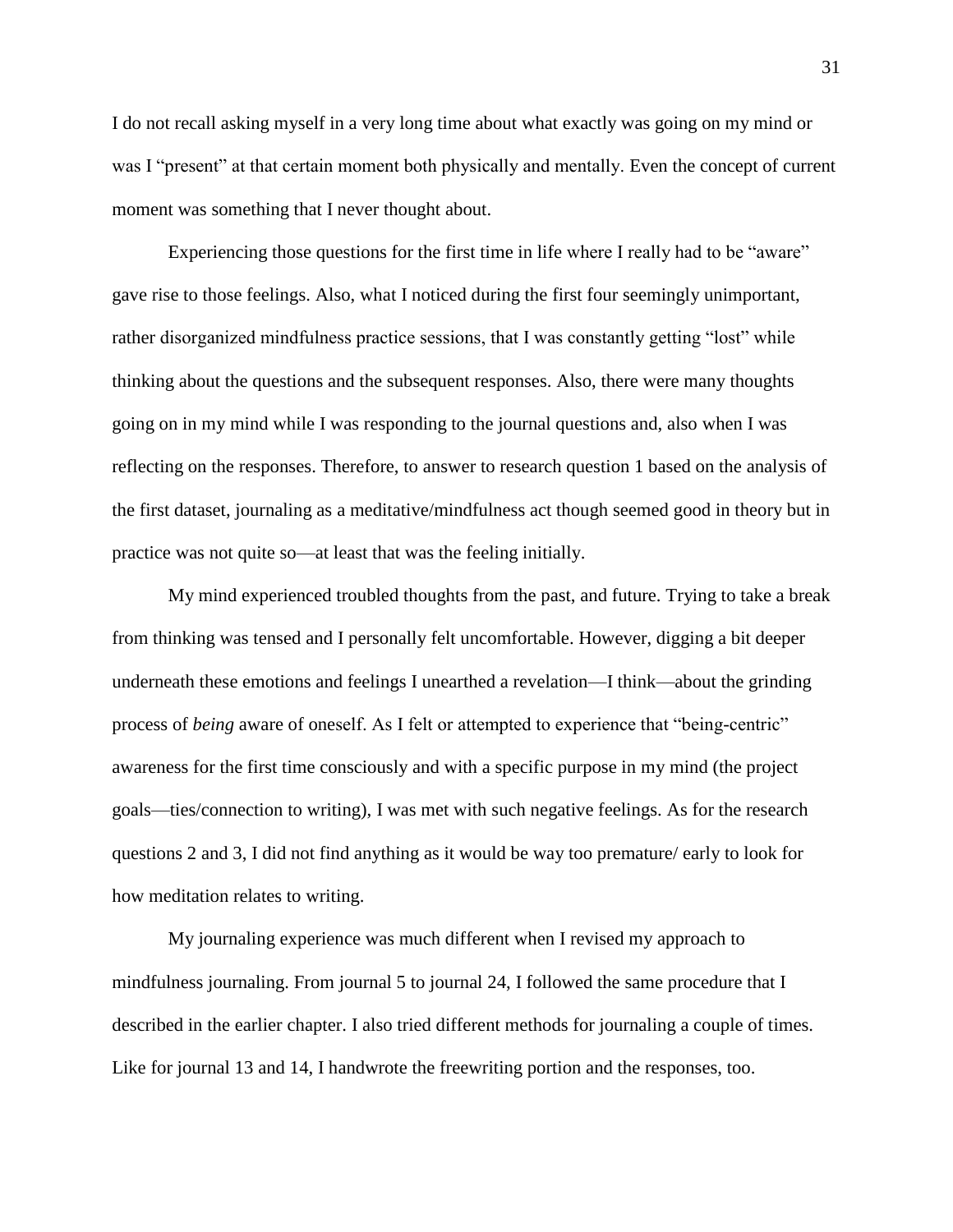The free writing was a challenge at the beginning as I did not do much of that before. Even though I initially struggled with freewriting a little bit, I soon overcame it. The strategy was a simple one—I simply continued writing—that being the way to do freewriting according to Peter Elbow.

The freewriting was an informative experience during journaling process. In that section of journaling, I continued writing up for 10 minutes without pausing—which produced an interesting effect on the next phase of the journaling—the meditation part. The meditation was an interesting part during the journaling process. As it turned out it was necessary to take a break from writing in order to see how writing to stop "thinking" or writing as a meditative practice is working out.

The meditation part of journaling brought me some insight to the entire (journaling) process. As I kept doing the free-writing for a period of 10 minutes without any break, I almost emptied the bucket of thoughts, almost. It was not that there were no thoughts occurring at all during the meditation but it was much different from when freewriting and meditation was not parts of journaling, like that of first phase of journaling practice.

During the meditation, I paid particular attention to thoughts surfacing in my mind randomly. However, to some surprise during the  $5<sup>th</sup>$  journal (during the process), I noticed the reduced amount of thoughts that were surfacing. This pattern/trend continued in almost every journal after that  $(5<sup>th</sup>)$ .

As I earlier indicated in chapter 2, after I am done with the freewriting phase, I closed my eyes in order to notice thoughts that is/are/will be currently there. However, there was very few thoughts compared to the earlier times. Moreover, I was in control of regulating my attention.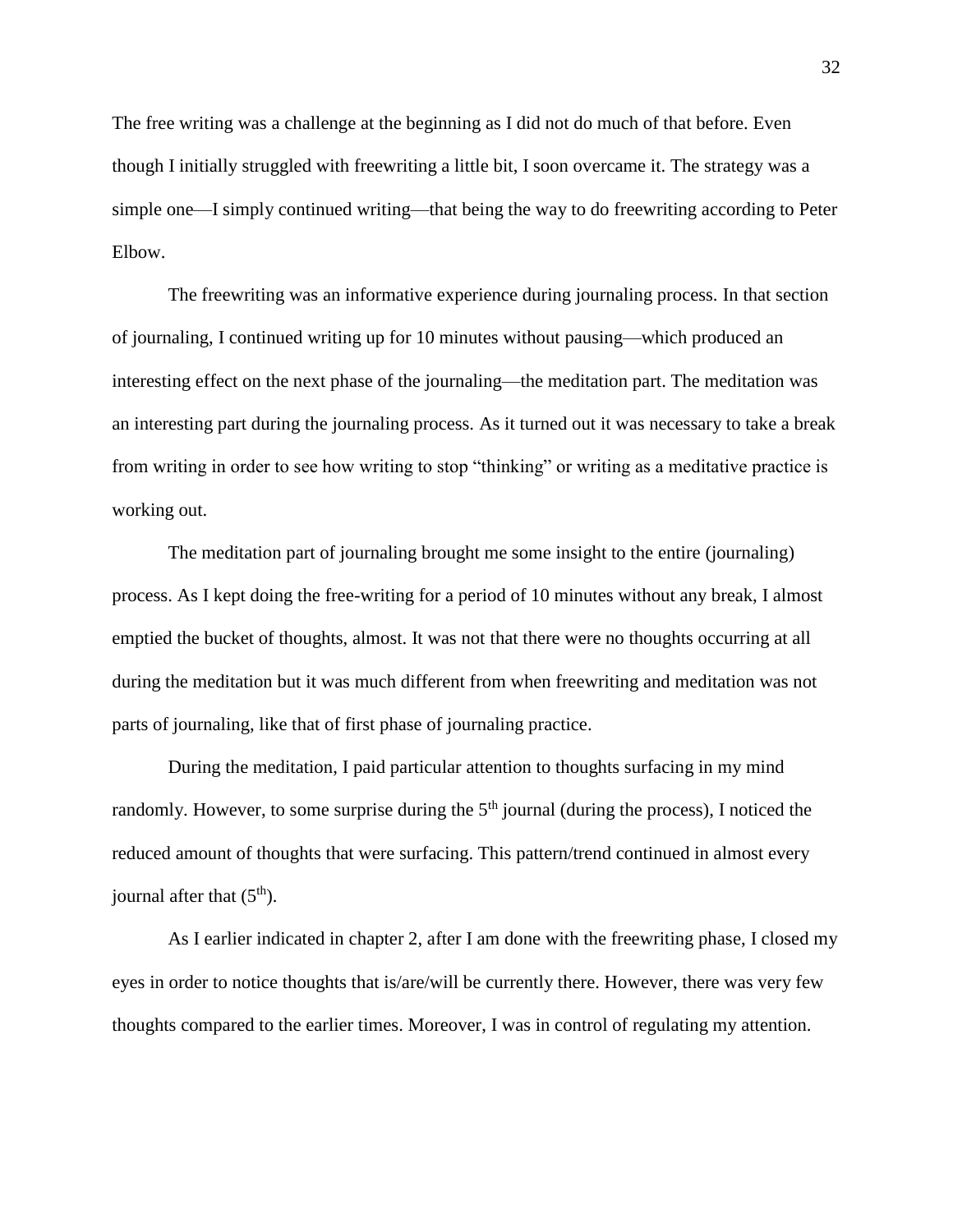For example, even if there was a thought or two, I tried not to attend it. There was a relative calm and serenity in my mind.

Freewriting seems to have had the quieting of the mind effect on me. Metaphorically speaking, the continually writing for ten minutes had the emptying the bucket effect. Whenever I started the meditation process, I experienced thoughts started to subdue.

My responses to the journal specific questions—the third section of journaling this time had an altogether a different experience. While I was responding to the journal specific questions, I did not experience jamming of my mind by interrupting thoughts—as it happened before. This, perhaps, was an aftermath of the emptying the bucket through freewriting and meditation.

The patterns that emerged both from the designs and subsequent datasets were indicative of some valuable traits that relate to the research questions and the criteria that I came up with earlier for data analysis. First, the initial design of journaling was, to some extent, emblematic of some personal traits regarding my own being. Closer inspection and mindful reflection of that design revealed an attitude in me—an ego. I had the unaware bias in me that this task (project) will not be very difficult since I have done this once. This probably also relates to the third criteria/question about the writing transfer. I was quite unaware that my confidence regrading research-based writing manifested itself (transfer) through the initial design.

Also, from a rhetorical perspective, the flawed design reveals a negation towards critical thinking. I did not *critically* think about taking a break from thoughts or a way to achieve. Because thoughts are so much parts and parcels of me, I did not think what it is not like to think or what it is like to stop thinking—in the process blanking my mind. In other words, I was not even aware of what thoughts themselves are. In many ways, this revelation reminded me of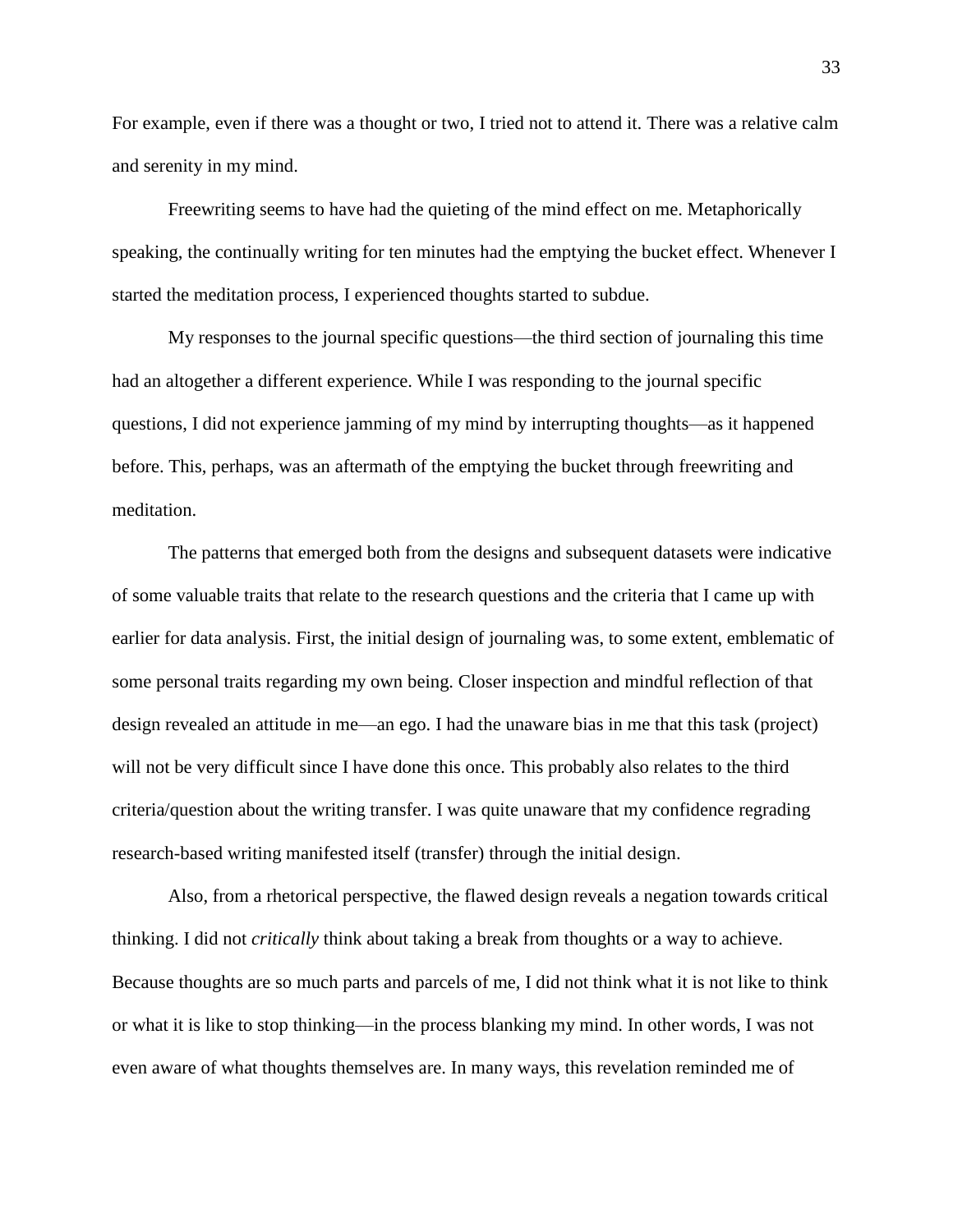Wallace's fish metaphor in his 2005 Kenyan College graduation ceremony where he related the parable where two young fish forgot what water is because they are always in it. The initial and revised project designs and subsequent datasets drawn from them help me gain valuable insights me regarding all my research questions/ analysis criteria. Comparative analyses them (two different study designs and datasets), show that the first design and dataset were emblematic of an ego—manifested in the design and later in the data—unaware of the significance of critical thinking. As a result of the flawed design, I could not take a break from thinking (again at least initially)—the intended purpose of the practice (mindfulness journal practice). Thoughts were recurring when I was journaling. There was hardly any break from them. During this phase of the study, I was rather going with something that can be referred to as "motion" as Burke would put it. I thought my method would work and I was following the procedure I initially devised for the project.

However, the second dataset—mostly because of the alteration in the design/method shows a change—this struggle (taking break from thoughts) during the freewriting phase. In the freewriting phase, I record everything that occurs in my mind. As I was done letting out everything in my mind during the freewriting phase, I felt much calmer during the meditation phase. Also, the third phase, journal responses were easier in the sense that while responding to the specific questions, I did not note the tension that I noted in the earlier journal responses. As for the response to my research question 1, my experience journal writing can indeed be a meditative tool. It can help quiet the mind. It may have the capacity to make one aware of oneself. Especially for this research question (criteria number 1), freewriting—an obvious a form of writing—was indeed a way to practice mediation and, also, worked as a way to reduce thoughts if not completely relieved of them (thoughts). Therefore, the freewriting phase of my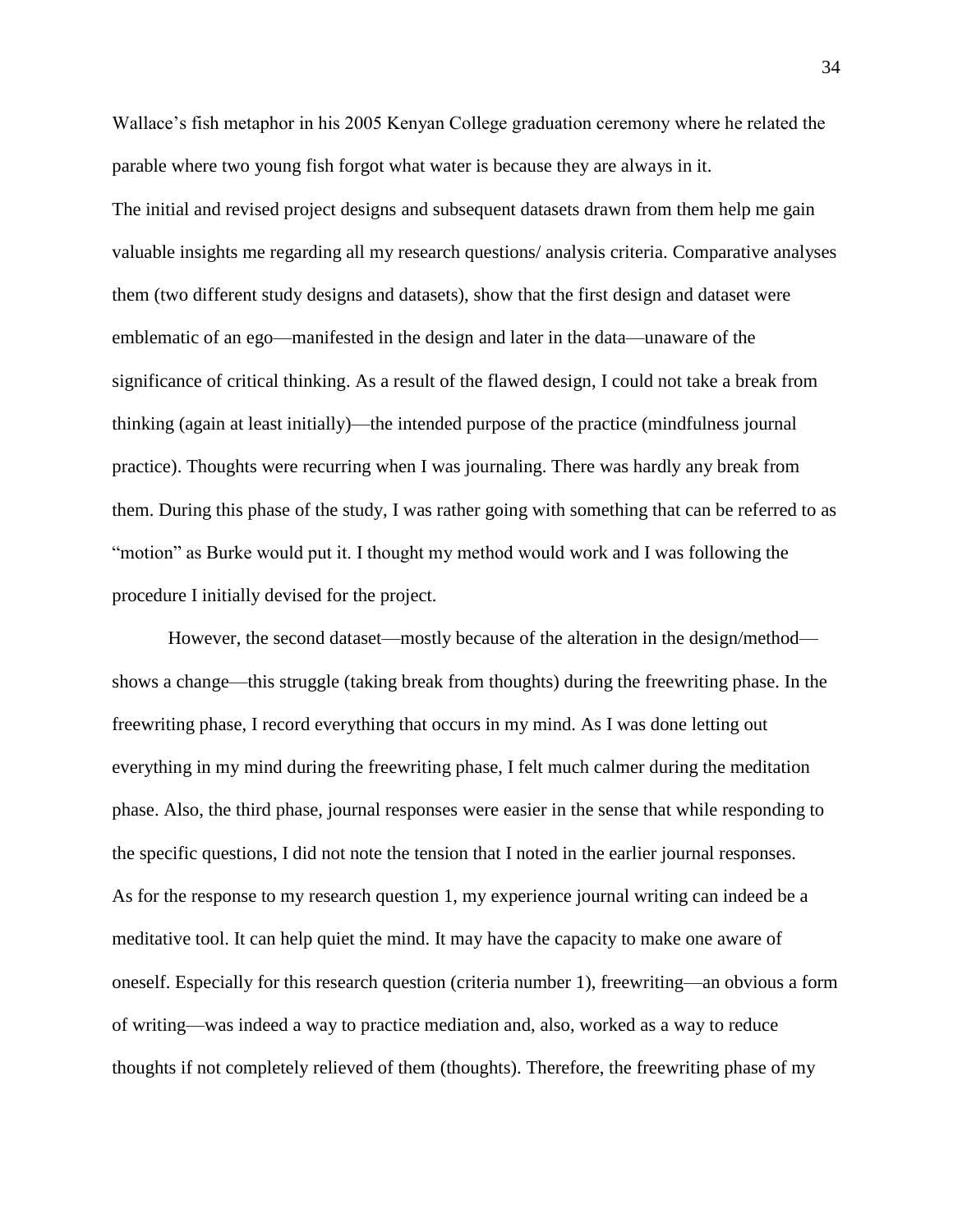journaling definitely helped with the former while the latter, meditation helped me keep watch of thoughts that, I thought would occur, but did not for the most part. Even if sometimes while meditating after freewriting, there were some thoughts, I cannot tell what exactly they were about as I did not attend them. Therefore, I regulated my attention during the meditative process. Also, important to note here as I went over the journals, the tension that was there during the first phase/dataset of journals was not found in the later set. These findings tie to research question 2, the immediate impact to writing was noticeable as I no longer experienced the tension that I had earlier. Regarding research question/criteria 3, the writing transfer manifested in the form of my personal attitude towards writing in the initial study method and in the subsequent dataset. However, the second phase of journaling made me aware of the ego. The revised format of methodology and the subsequent practice—emptying the mind from thoughts—calmed my mind. As a result, awareness about myself—a heightened sense of being affects my writing now.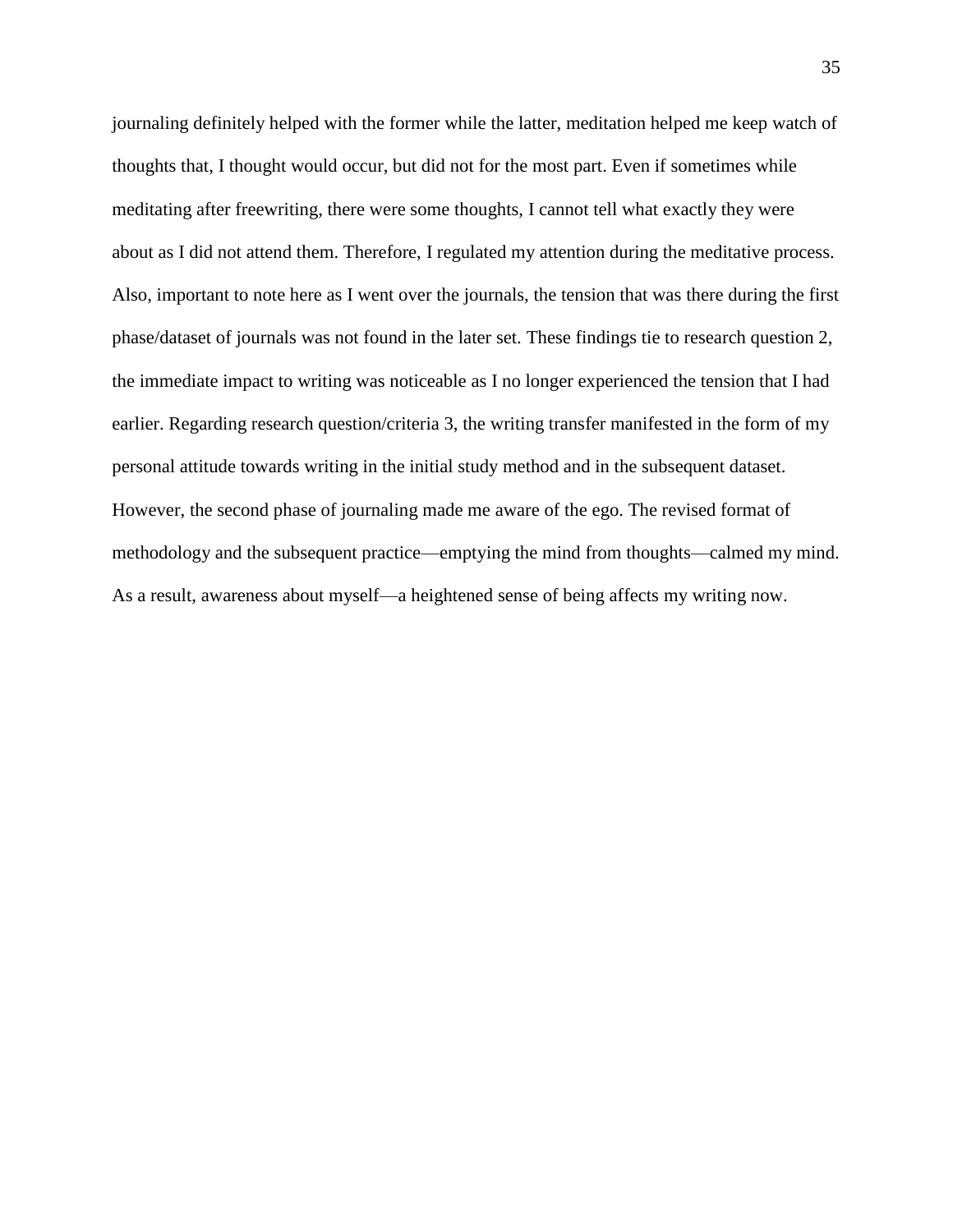#### **Chapter 5**

### **End is** *not* **the End: Meditative Writing as a Recurring Process**

This culminating project, more than anything, was a meditative *re*vision of my own writing style or the flaws attached to it. Throughout the entire process, I learned different things about my own writing, saw the pattern (in my writing) I never was aware of. The initial project design itself was a manifestation of an ego—kind of know-it-already type. Perhaps because of this ego, I did not think enough about the project initial design. The familiarity of journaling, and the word/term "journal" itself put a terministic screen on my mind that produced an unware effect. My situation at least in the initial phase of this project was what Burke would call a "terministic situation". Also, while I was concentrating too much to keep thinking away from my project, I almost forgot that being and thinking after all are not completely discreet of each other—a realization that I have as an aftermath of conducting this study.

Quite unknowingly, I thought—this is just journaling and taking break from thoughts easy! I thought I have some background in meditation, I had done some reading/research and have some ideas—directions/thoughts of the unaware ego. Interestingly enough, my perception of the word, "thinking" was what Burke would call "scientistic" which had a myopic understanding of the word which led my actions having the effect of "dramatistic" screen. I had approached this study with a preconceived notion of what it is I was/would be doing. I had a myopic view that journaling without much of a procedure is the pathway to achieve the intended goal of the project. This is the only way to get to the destination. In other words, I wanted to take a short-cut—an attitude manifested by many first-year writers.

Because I thought taking a break from thoughts would be so easy just by answering some questions was a mark of unawareness in me about the whole process. The very thought of it was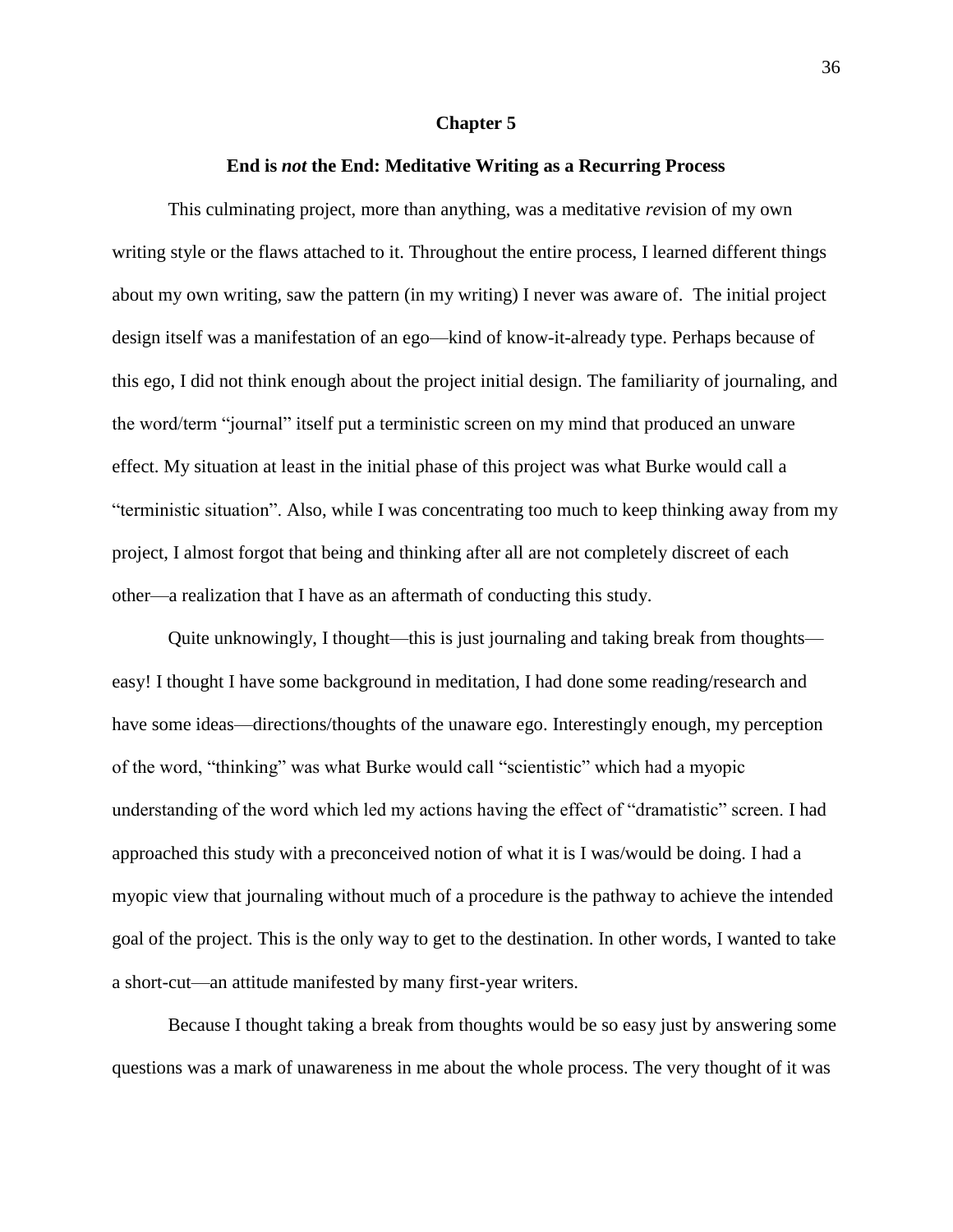perhaps a demonstration of an ego. I have done some research about this aspect of mindfulness and I just thought I can do it just like that. However, the entire experience of extending the journaling procedure taught me that taking break from thoughts can't just happen without giving some reflection and attention to it (the process) by way of critical thinking. Therefore, careful, open and critical thoughts are needed even to take break from thoughts. In other words, it is not just thinking but also, noticing the thinking and taking required actions based on observation as I did (like revising the methodology if required) is the way forward—that is what Burke suggests, "Basically, the Dramatistic screen involves a methodic tracking down of the implications in the idea of symbolic action, and of man as the kind of being that is particularly distinguished by an aptitude for such action." I think by reflecting on the first dataset and revising the redesigning the methodology was, for me "tracking down" the implication of my actions. What Burke, in my understanding is getting at is the significance of observation. And observation is meditation. By observing the first dataset and the design, I discovered the flaws in them.

This observation or dramatistic screen was also manifested in the second phase of the study where freewriting process revealed that the existing/surfacing thoughts have all to be extracted from the mind to give it a break. When the free-writing part is looked at through dramatistic screen after it is done, it in itself becomes a meditative piece which upholds the thoughts that were going on in the mind. Freewriting when observed from this angle is a meditative practice.

What my practices revealed is that writing can be a way of taking break from thoughts. However, it should be coupled with some sort of meditative practice, at least to test the intended effects of writing. This project also reshuffled my ideas about meditation—a practice to let go of the ego. Letting go of ego is directly relates to writing. When writing is approached with that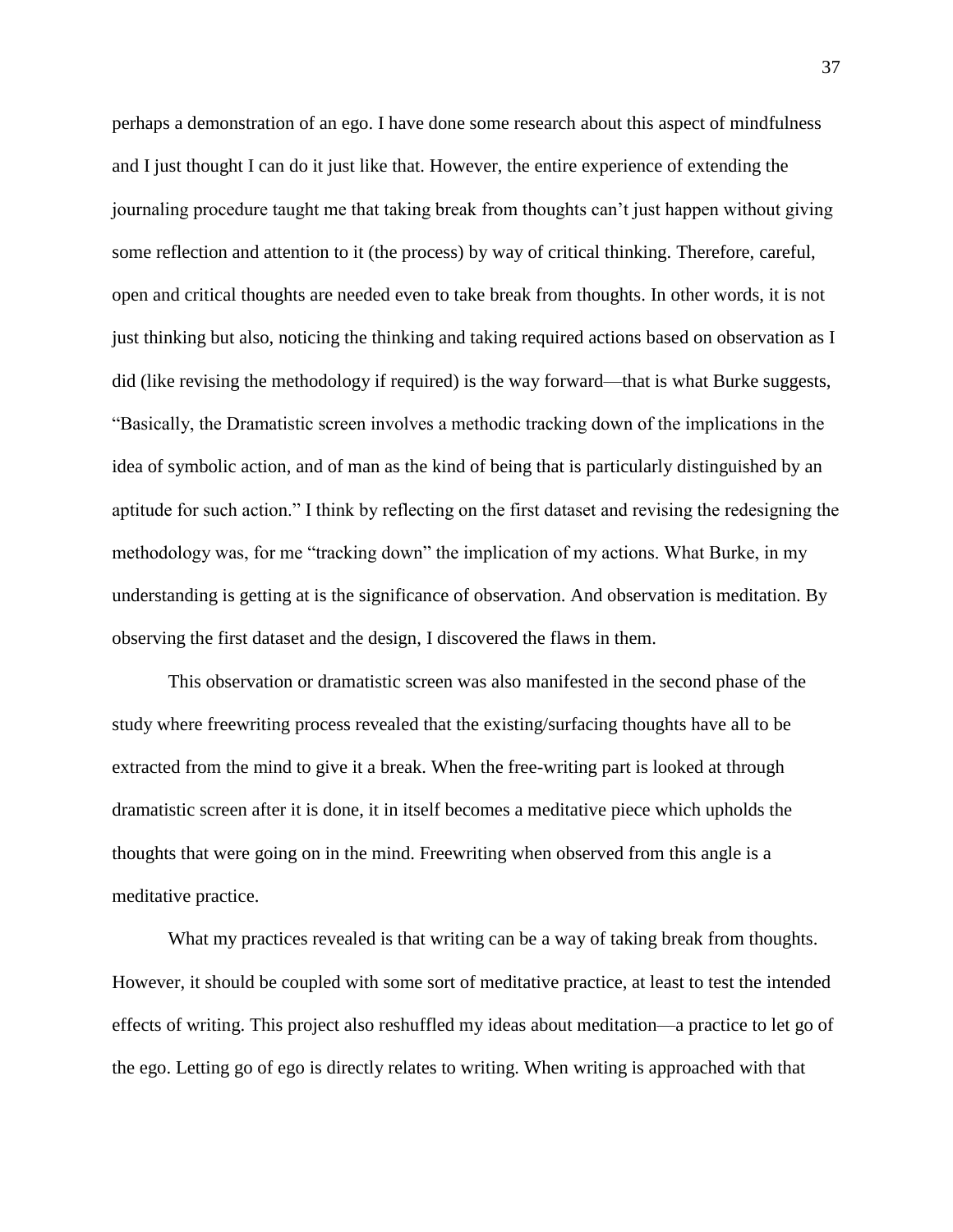attitude (with an ego), it becomes biased and does not have much authenticity to it. It limits our perspective, shrinking our views of the surround and of other. When aware of ego, however, the writer also becomes aware of others. He may understand that awareness then is not of oneself but also of others—the audience—target or untargeted. By way of journaling practices, then writers—first year students especially, perhaps can practice identifying their ego. They can, in the very least, try locating it (the ego) in their attitude however that may manifest. Once it is located, i. e. once aware of it, it will be weakened as Tolle said.

For future studies in the same subject, a bigger project could be taken upon where the first-year writing students free-write and also keep a journal for a total of 4 months (approx. one semester) to record the reflections about their freewriting activity. When they reflect about their freewriting, chance is that they will see something about their writing as well just as I did. By way of freewriting, they can trace what effects it had on their mind. Some cautious generalization may be drawn from such bigger studies. When they observe their writing and also reflect about it, they may see a pattern which may get them to their aha-moment something Veeder gets at, "In that space a realizing intuition, some one thing, be it image or term, starts us moving toward a unified conception of the mosaic. This is pattern recognition and when it happens we have a Zen moment, an *Aha!* experience. Having the patience and discipline to suspend judgment and believe in such a moment is to practice Hectic Zen."

I think when students write with a view to working on their awareness, writing may become a purified form of composition practice as it is open and receiving to what is authentic either minus the ego or a much less empowered version of it (ego). When the first-year writing students raise their awareness about their writing by recognizing their biases, and let go of their ego, they can consciously trace writing transfer. They will be able to recognize when they write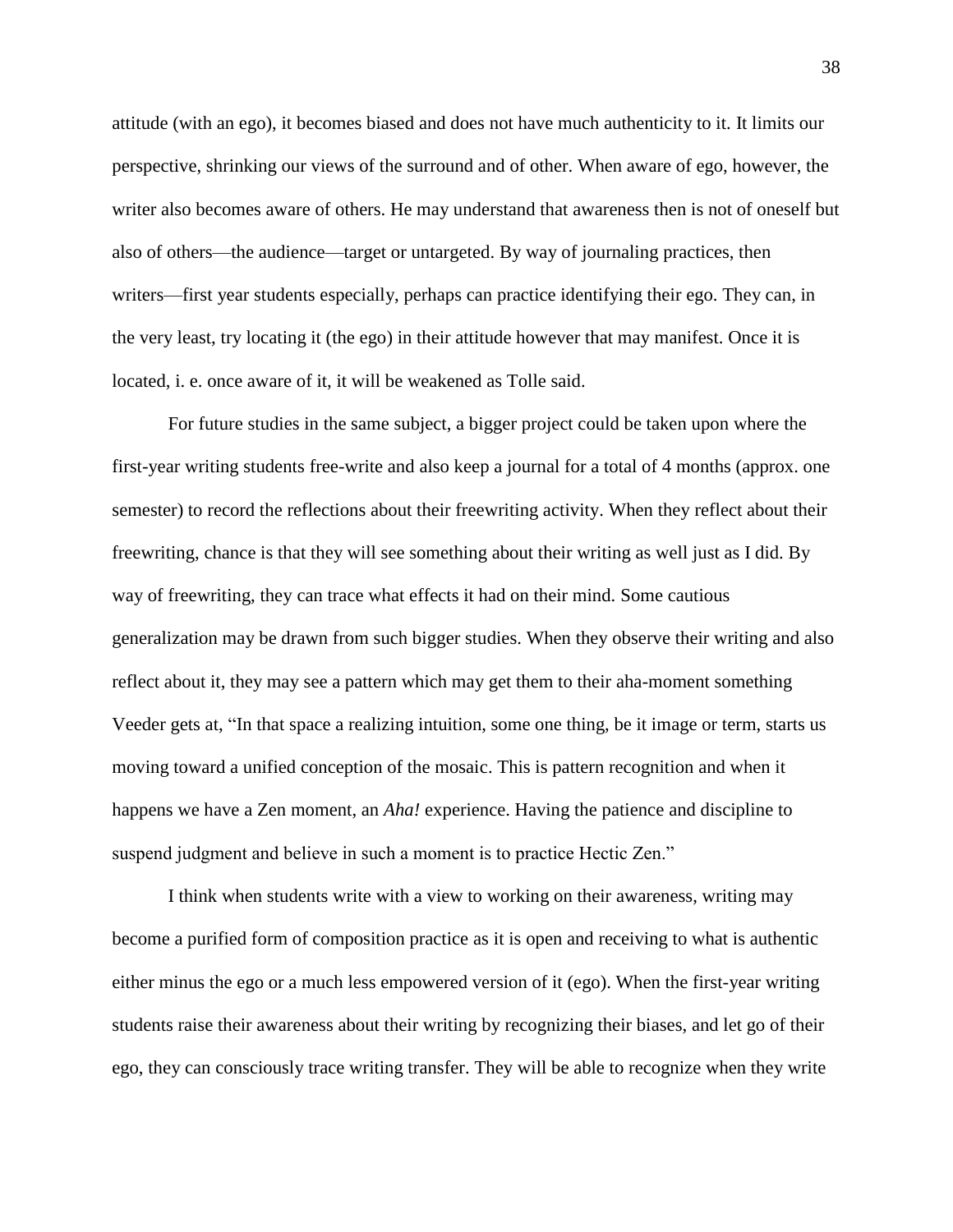with 8<sup>th</sup> grade mentality and when they do not. Only by recognizing their writing habits, they can work on their writing transfer skills. In other words, when they are mindful of their writing, they may as well be able to better control writing transfer. However, just like writing is a recurring process, they should continue with this journal keeping meditative process to resume the effects of such practice however minimal it is at the beginning.

One of the caveats of this method is the study is self-observational. I was writing, making journal entries and collecting data regarding all these from the mindfulness journals. Since I was the researcher and the only potential subject of the study the analysis/thesis may suffer from confirmation bias.

One potential problem with this method of collecting data is that it was incomplete and runs the risks of confirmation bias. Another potential problem is that there is no secondary source of data and there is no way to fully validate the interpretation.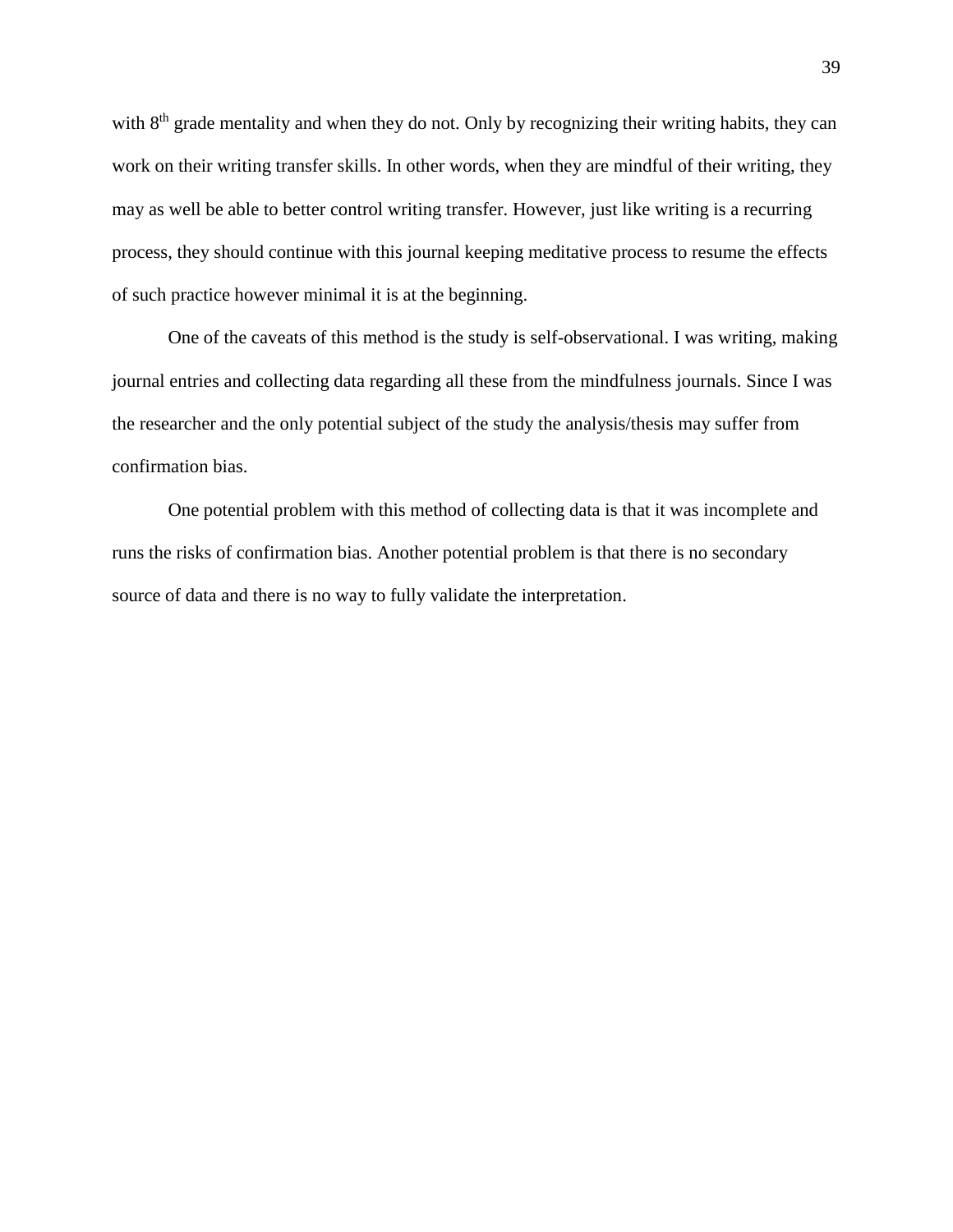### **Works Cited**

- Berthoff, Ann E. How We Construe is How We Construct. In P. L Stock (Ed.), Fforum: Essays in Theory and Practice in the teaching of writing. Upper Montclair, NJ: Boynton/Cook. 1983. Print.
- Berrett, Dan. Students Come to College Thinking They've Mastered Writing. *The Chronicle of Higher Education.* 2014. Web.
- Bishop, Scott R. et al. Mindfulness: A Proposed Definition. *Clinical Psychology: Science and Practice*. 2004. Print.
- Brown, Kirk W., Ryan, Richard M. and Creswell, David J. Mindfulness: Theoretical Foundations and Evidence for its Salutary Effects. *Psychological Inquiry*. 2007. Print.
- Burke, Kenneth. *Language as Symbolic Action: Essays on Life, Literature and Method*. 1968. Print.
- Carillo, Ellen C. Creating Mindful Readers in First-Year Composition Courses: A Strategy to Facilitate Transfer. *Pedagogy*. 2015. Print.
- Corder, Jim. An Introduction to Psychoanalysis Taken as a Version of Modern Rhetoric. *Pre/Text*. 1984. Print.
- Crowley, Sharon & Redman, George. Why Teach Writing. *College Composition and Communication*. 1975. Print.

CWPA, NCTE & NWP, Framework for Success in Postsecondary Writing. 2011. Print.

FitzGerald, William T. The Problem of Transfer, or What Students Misplace Along the Way. *TMAC/New Faculty Connections*. 2013. Print.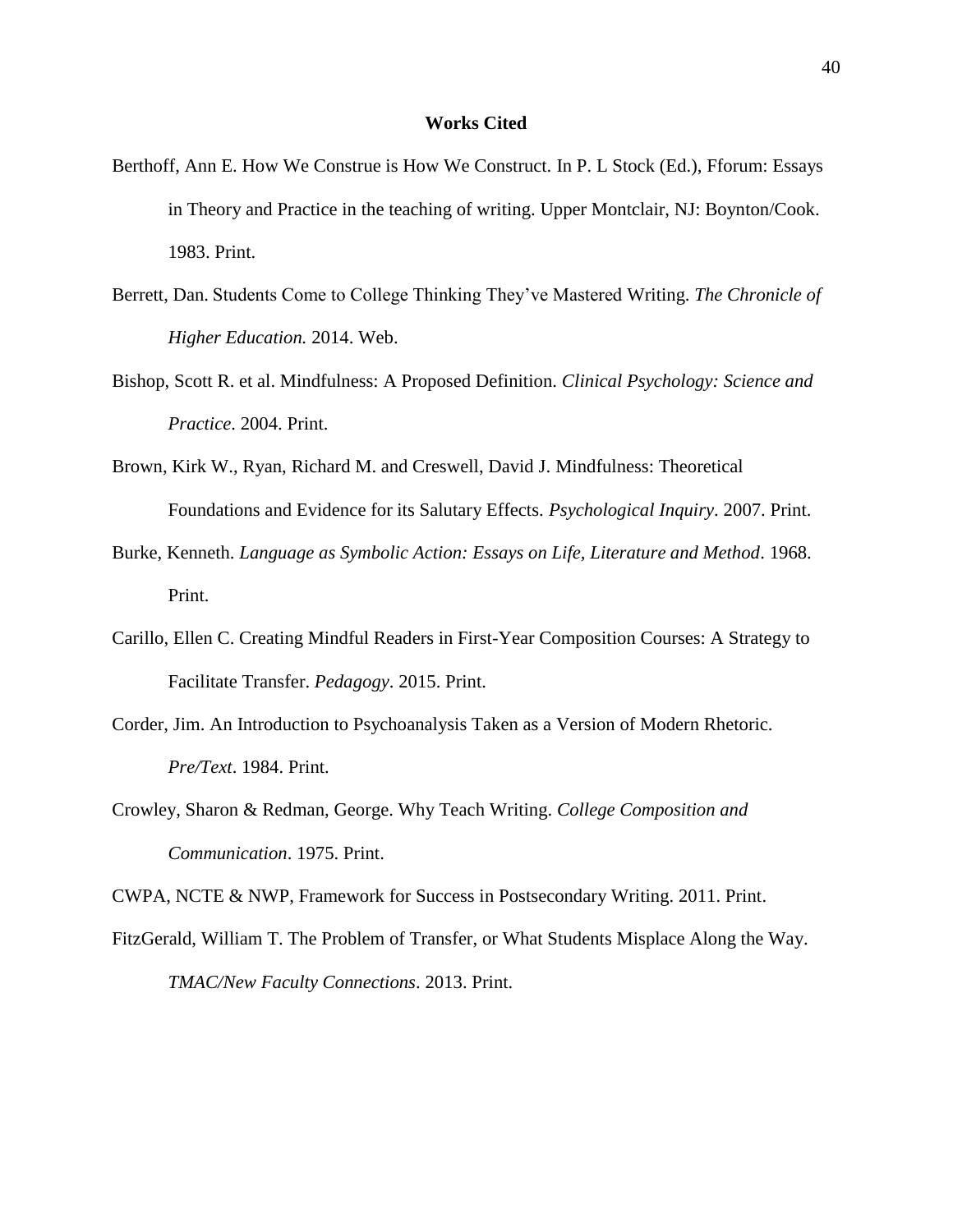- Garretson, Kate. Being Allowing and Yet Directive: Mindfulness Meditation in the Teaching of Developmental Reading and Writing. *New Directions for Community Colleges* • DOI: 10.1002/cc. 2010.
- Kroll, Keith. On Paying Attention: Flagpoles, Mindfulness and Teaching Writing Teaching. *English in the Two Year College.* 2008. Print.
- Mathieu, Paula. Being There: Mindfulness as Ethical Classroom Practice.  *Journal of the Assembly for Expanded Perspective on Learning*, 2015–2016. Print.
- Ryan, R. M. & Brown, K. W. Why we don't need self-esteem: Basic needs, mindfulness, and authentic self. *Psychological Inquiry*. 2003. Print.
- Tolle, Eckhart. *The Power of Now: A Guide to Spiritual Enlightenment*. Novato, CA: New World Publishing, 1997. Print.

-----. *A New Earth: Awakening to Your Life's Purpose.* NY: Plume, 2005. Print.

- Veeder, Rex. Re-reading Marshall McLuhan: Hectic Zen, Rhetoric, and Composition. Enculturation. 2011. Web.
- Wardle, E. "Mutt Genres" and the Goal of FYC: Can We Help Students Write the Genres of the University. *CCC.* 2009. Print.

-----. *Writing about Writing: A College Reader.* Bedford/St. Martins*.* 2014. Print.

Wenger Christy I. Writing Yogis: Breathing Our Way to Mindfulness and Balance in Embodied Writing Pedagogy. *Journal of the Assembly for Expanded Perspective on Learning.*  2012-2013. Print.

Wallace David F. The 2005 Kenyon College Commencement Address. Web